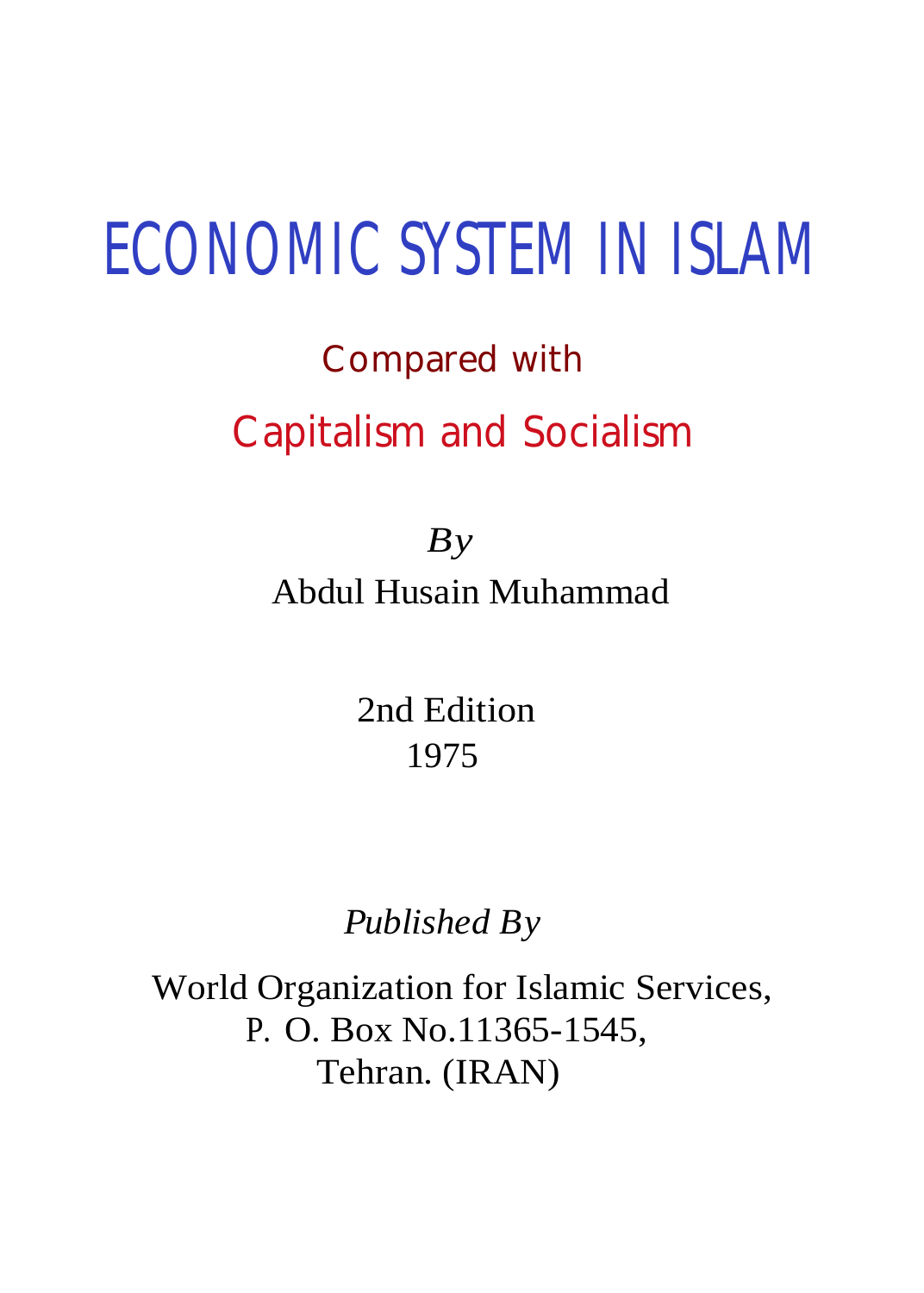#### IN THE NAME OF ALLAH, THE MOST COMPASSIONATE, THE MERCIFUL.

*Praise belongs to Allah, the Lord of all. beings; the Most Compassionate, the Merciful; the Master of the Day of Judgment; Thee only we serve, and to Thee alone we pray for succour; Guide us in the straight path; the path of those whom Thou hast blessed, who are immune from Thy wrath and have never gone astray.*

*O'Allah! send your blessings to the head of your messengers and the last of your prophets, Muhammad and his pure and cleansed progeny. Also send your blessings to all your prophets and envoys.*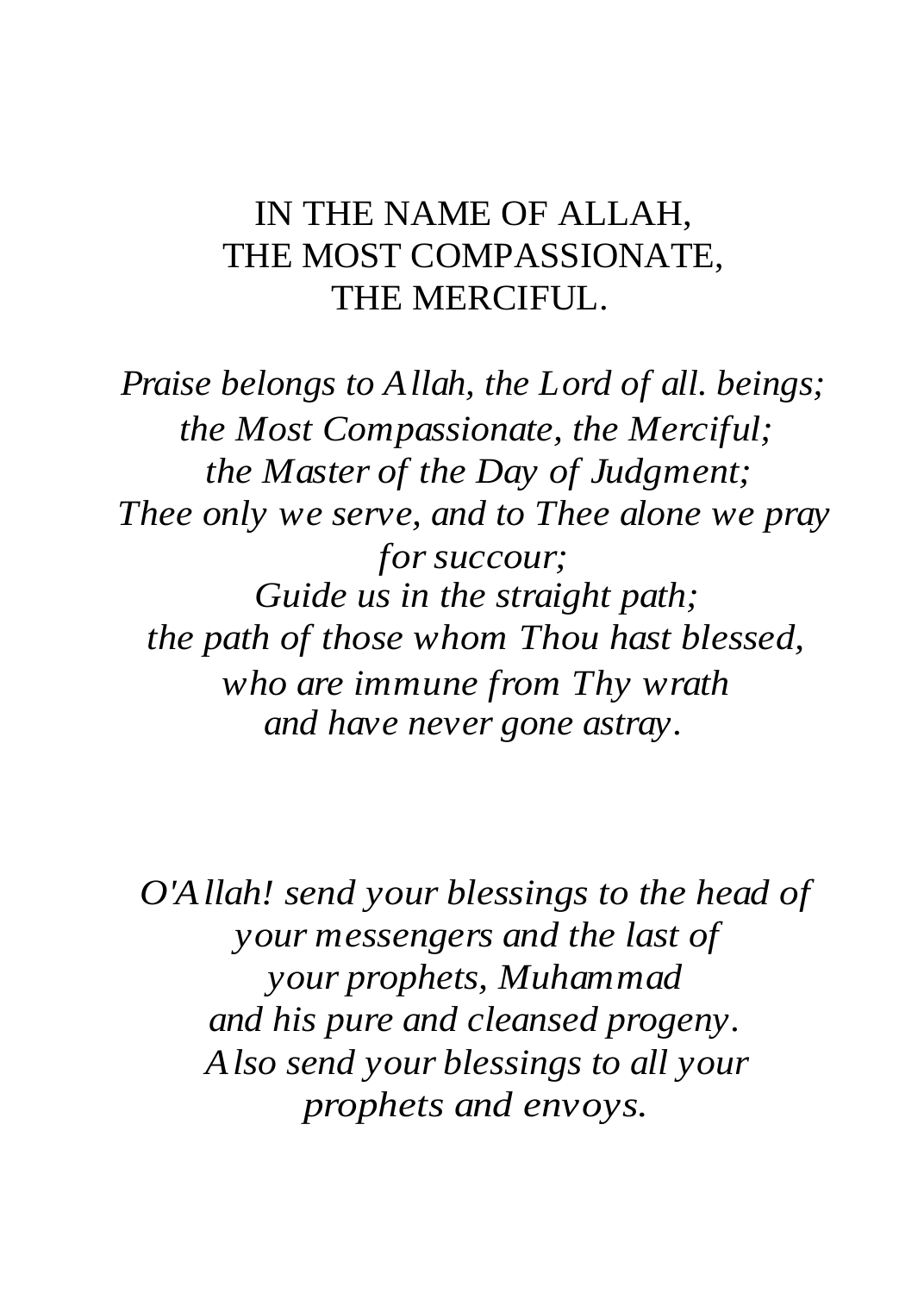دس الله التجزال يجت<br>الحَوْالِهُ رَسَالَكَللِّهِ بَنَ الرَّحْمَالِكَتِينَ<br>مَالِكِ وَوَالِدُّبِبِ الْمَالِمَةِ بِنَ الرَّحْمَالِكَ الْمَدَيْنَةَ الْمَدَيْنَ<br>إِهْدِ الصَّرَاطَ الْمُسْتَقِيمَ صِرْطَ الَّذِينَ آنَهُنَّكَايَهُمْ غَيْلِلْغَضُوبِكَلَيْهِــِمْ وكالضَّابِينَ اللهُ حِبَاتِعَلِّ سَيِّدِرُسُلِكَ وَخَاتِرَانِيْلِ الَّكَ مُحَسِّدَ الْمِالَطَّيِّبِنَ الظَّاهِرِيَّ وَصَلَّ عَلَيْهَمِ الْأَنْبِيَاءِ وَلَلْأَسْبَلِين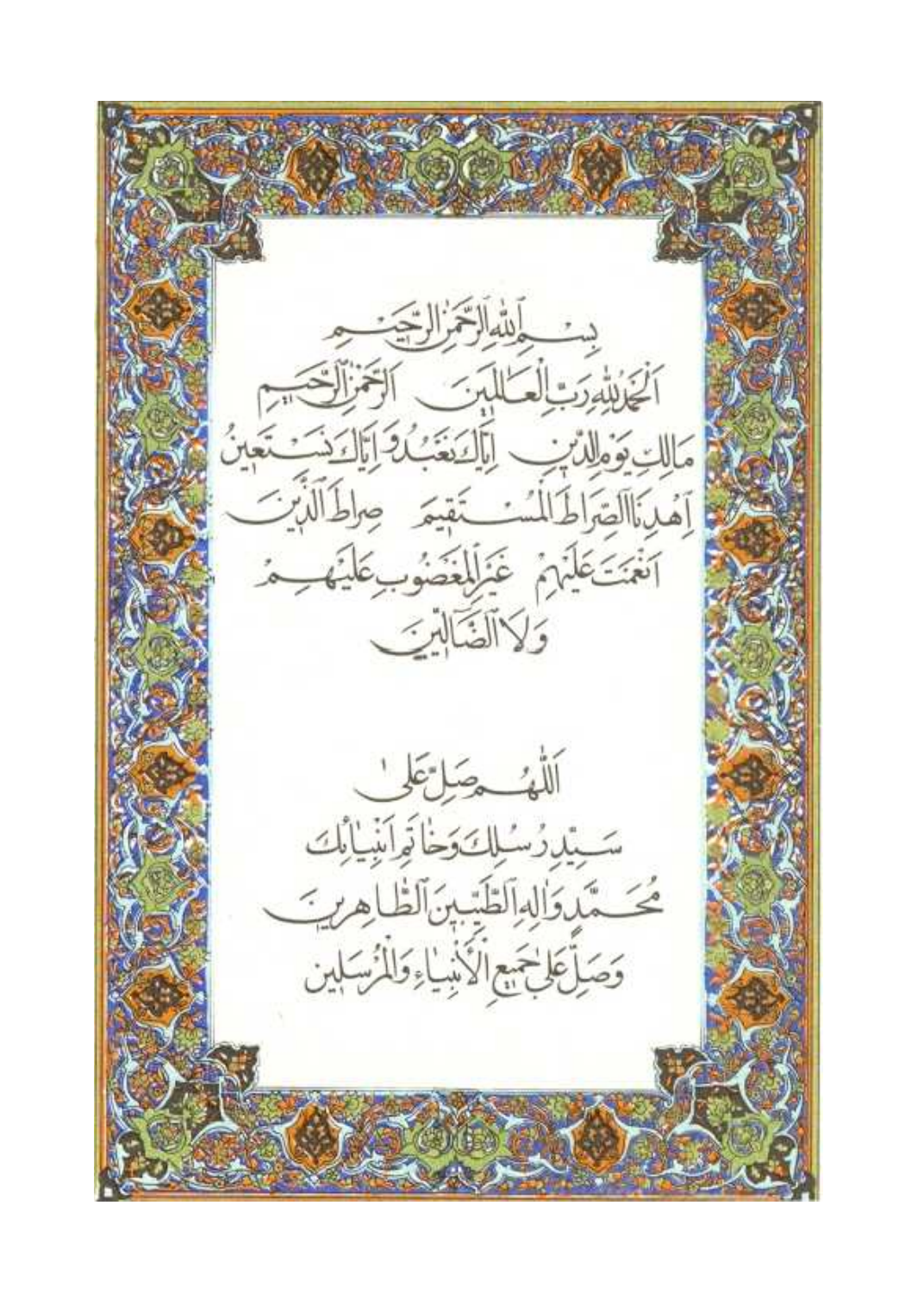# **CONTENTS**

|                                         | $\overline{3}$ |
|-----------------------------------------|----------------|
|                                         | $\overline{7}$ |
| The Triple Nature of Possession      18 |                |
| Freedom of Private Enterprise and its   |                |
|                                         | 21             |
|                                         | 34             |
| Economic Problems          38           |                |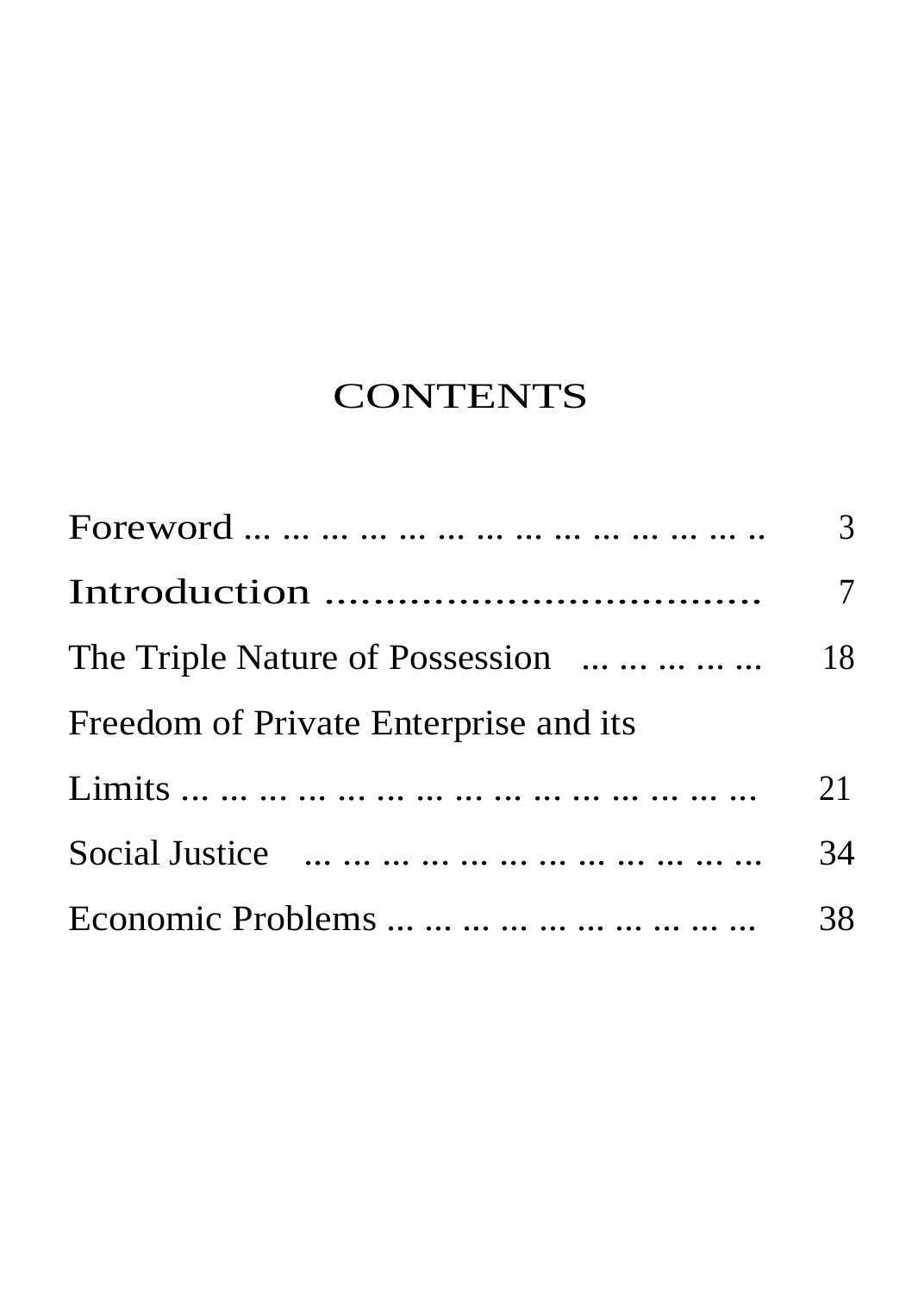#### **Dear Reader**

This leaflet is one of several Islamic publications that we distribute, as a contribution, among the people throughout the world.

You are requested to study the present publication with care and if you find it useful, please pass it on to your friend. You may re quisition for further Islamic publications available with us. We assure you that the books requested by you will be mailed to you immediately.

*Yours in Islam,*

*Publication Secretary,*

P.O. Box No.1136-1545, Tehran, Iran.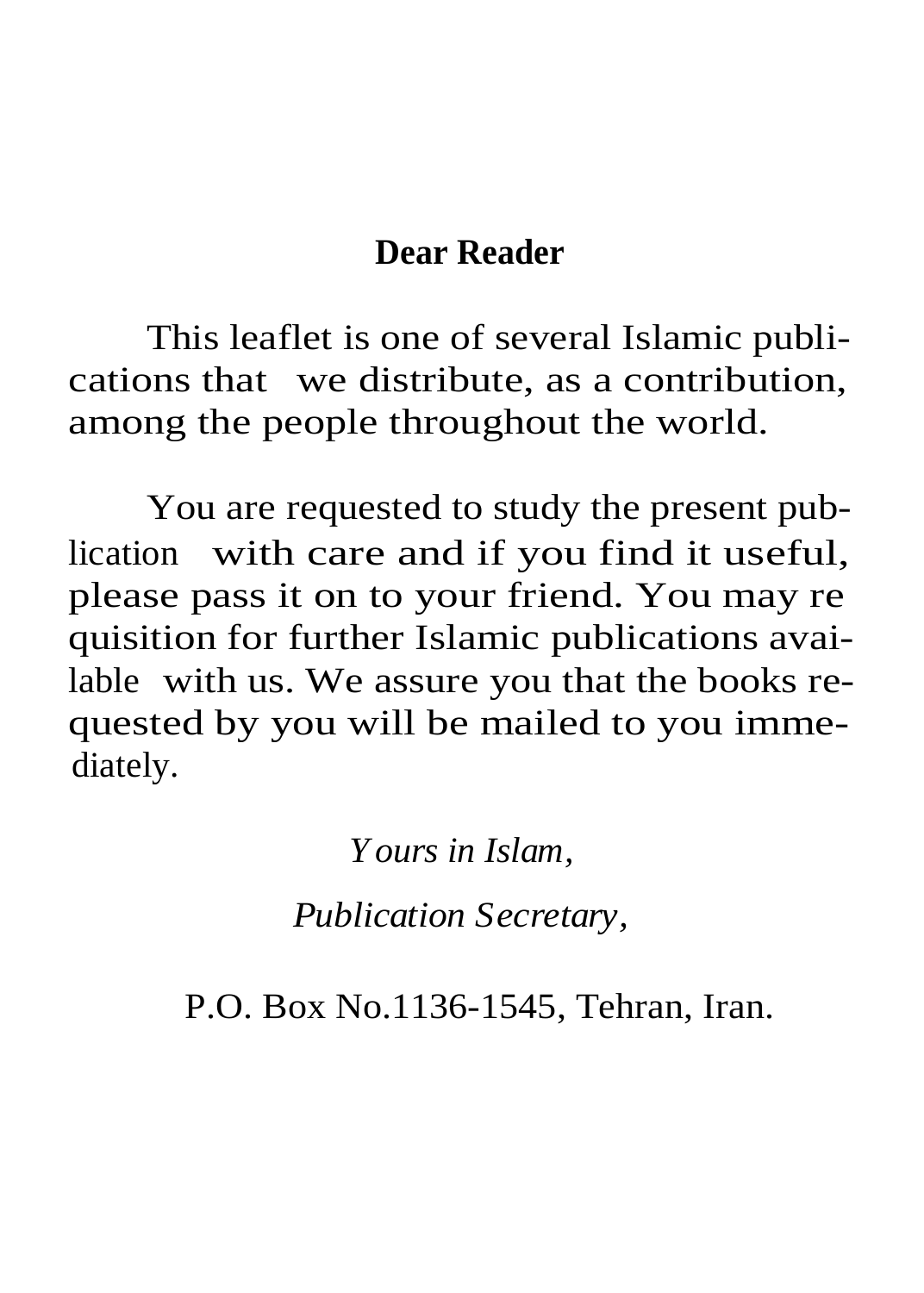#### **FOREWORD**

The urgent need of Islamic literature is felt throughout the world. Many young Muslims by birth, when asked which religion they adhere to their answer comes hesitatingly M-U--S-lims. Many others deny or hide their identity and claim to be progressive `atheists,' since it is the fashion now! It is needless to say that this shameful situation has resulted from ignorance. It is the dreadful ignorance about Islamic ideals, concepts, and philosophy. Anyone is shocked at comparing the magnificent role played by Muslims in history, and seeing today's Muslims. It is acknowledged that Muslims had performed remarkable achievements in every field such as, astronamy, algebra, geometry, chemistry, optics, and medicine........ The human and organisational fields received their full share also, where the form of government is formulated, wealth is evenly and justly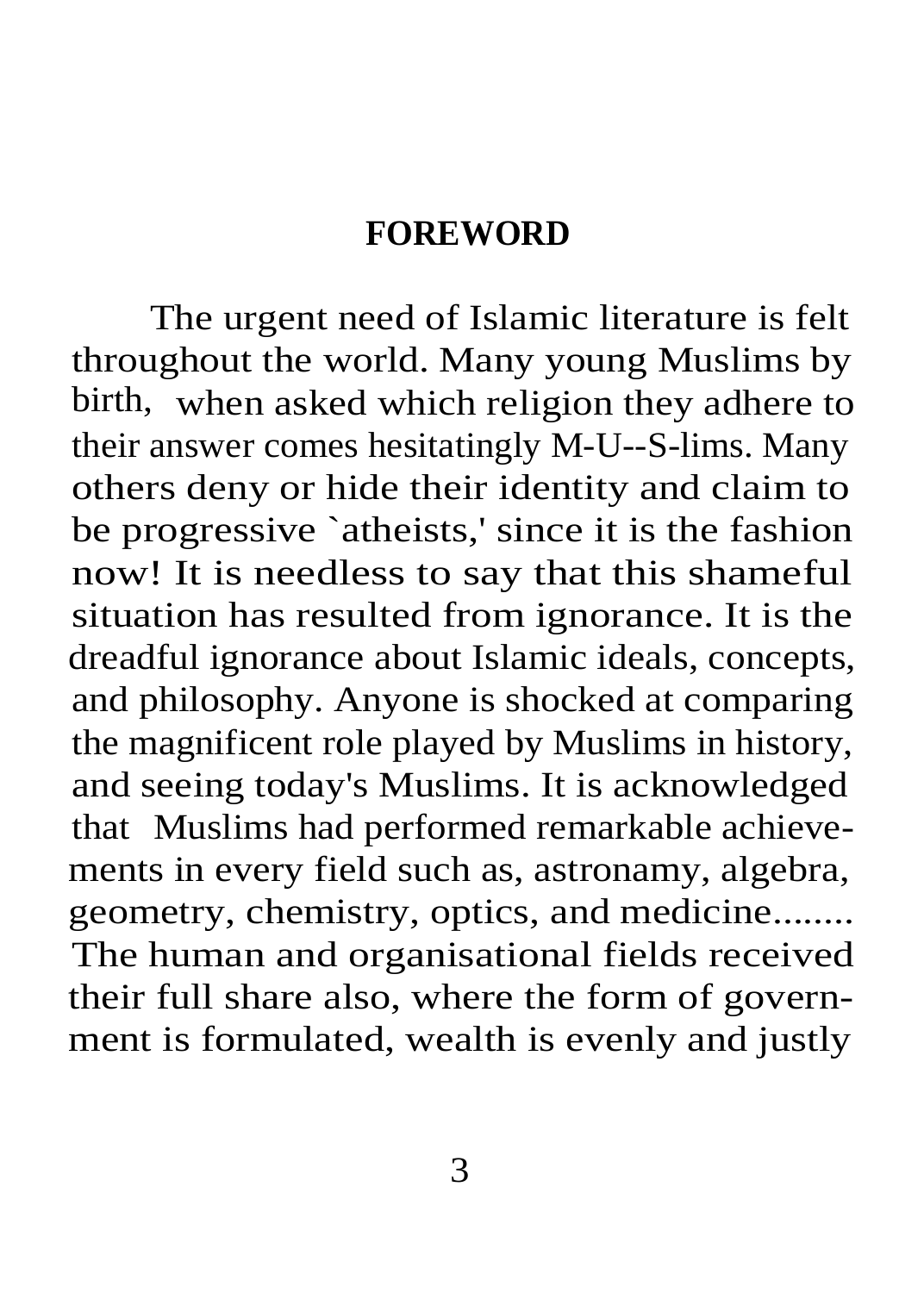distributed, rights are protected.......

The topic of this booklet is the economic system in Islam. This might cause astonishment among Muslims who received Western style edu cation. They are taught that religion is a mere relation between God and man. They are told that religion has nothing to do with society, its welfare and organisation. This world is Caesar's Kingdom, while God's Kingdom is the next world. Islam firmly rejects these foreign ideas, and dictates that both worlds are belonging to God alone, and it is the Heavenly light which truly guides towards prosperity.

The Muslim Youth Association, which came into existence last year, is striving to perform the required Islamic duties. This series of booklets is a humble work, which we seek through it discharging the big responsibility resting on our shoulders. It is a small contribution towards the awakening of Muslims, and aid them in retaining their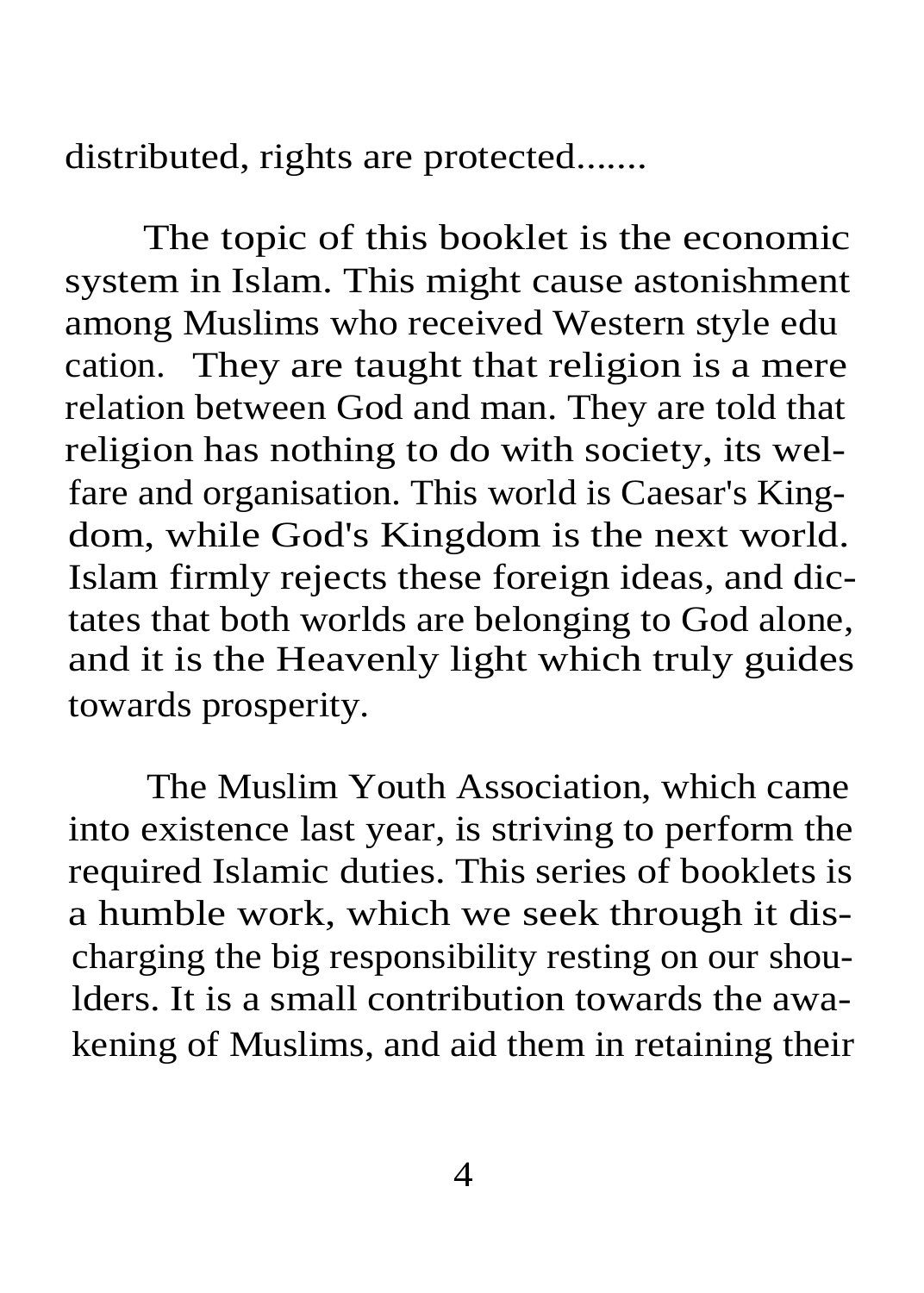identity in this wild struggle of ideologies. It is the right of Islam to be known, before being judged, whether by Muslims or non-Muslims.

This series of booklets will cover some popular Islamic topics, in a short and lucid style, in order to meet the need of young Muslims who want to know the basic Islamic concepts. The writers of these short surveys are young people, who understand very well present trends, and convinced that Muslim youth have been neglected and wronged. They feel that young Muslims were kept aloof from the sources of Islamic knowledge, either by their fathers' ignorance or by receiving distorted information from non-Islamic sources. We sincerely believe that if the Muslim youth have the opportunity to have a glimpse of the realities of Islam, they would stick to it, and never part from it, as was the case with us.

May God accept our work for His sake, and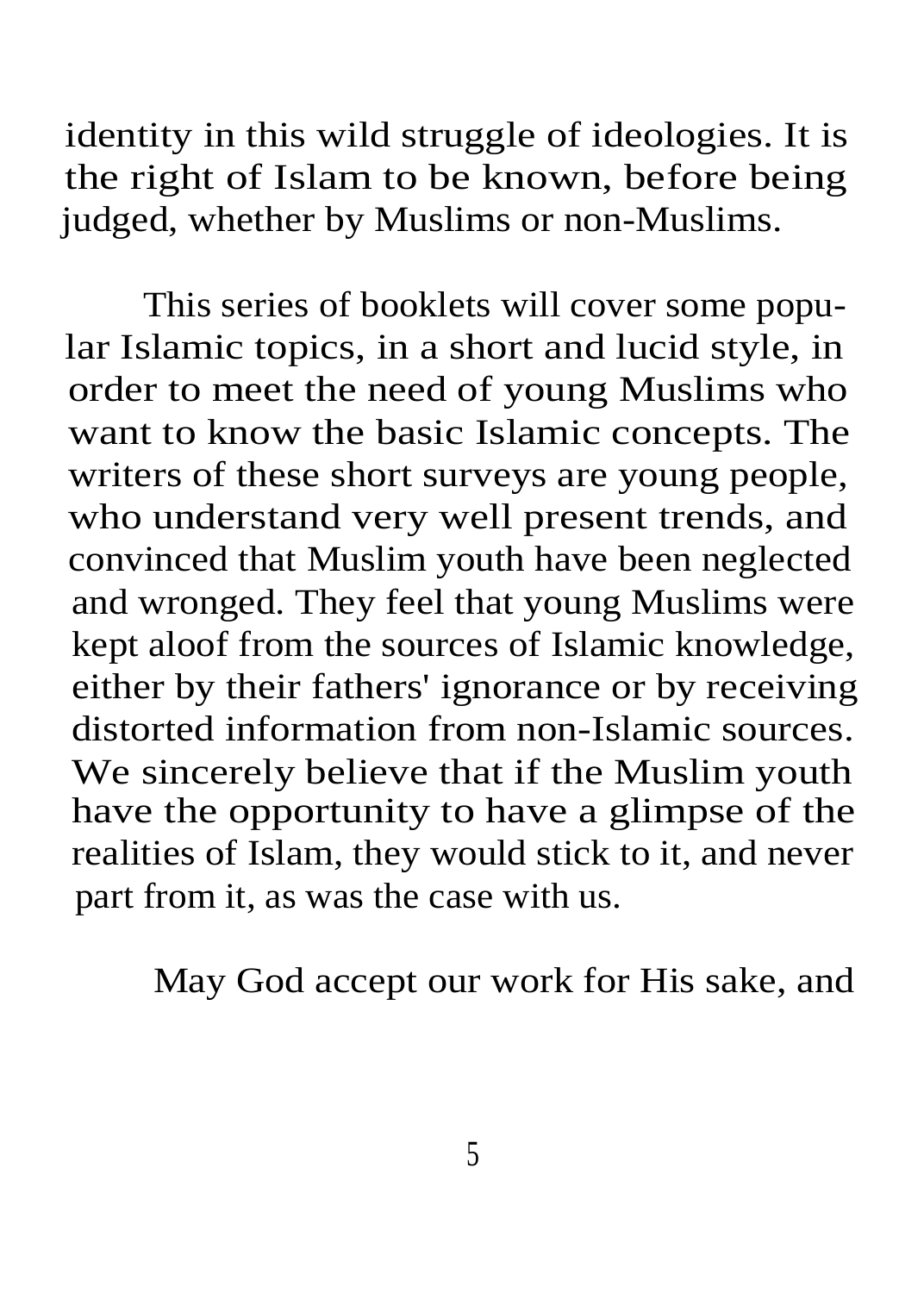### let it be a good reward in the next world.

Muslim Youth Association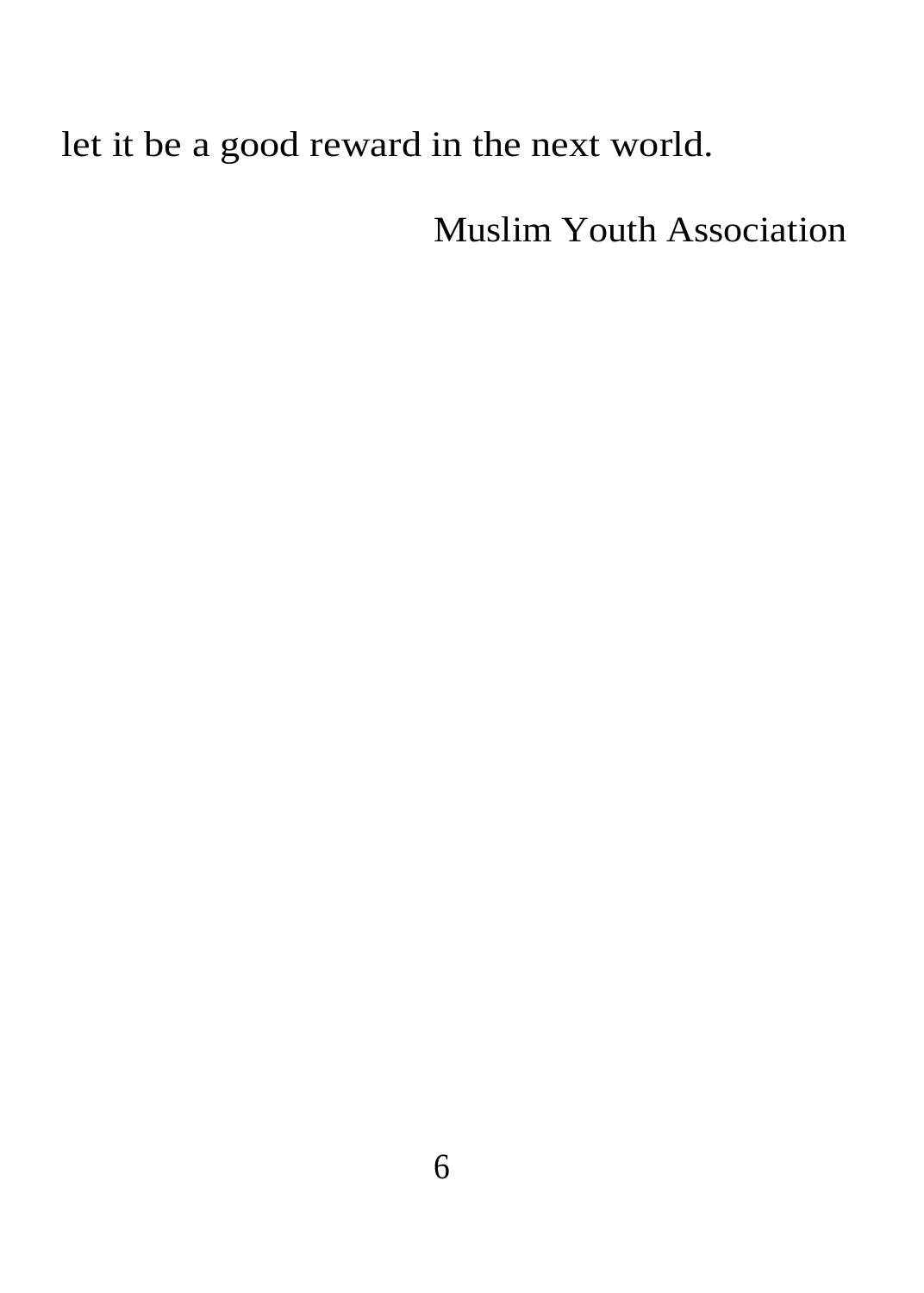

#### In the Name of Allah, the Most Beneficent, the Merciful

#### **INTRODUCTION**

The following points should be considered as a prelude to our discussion.

1. It is of utmost importance to differentiate between two concepts, namely, the economic system and economic science. The former, that is the economic system, deals with the best ways dictated by an ideology, to provide and safeguard national welfare and justice among people; while the latter, that is economic science, is concerned with natural laws which govern economic ope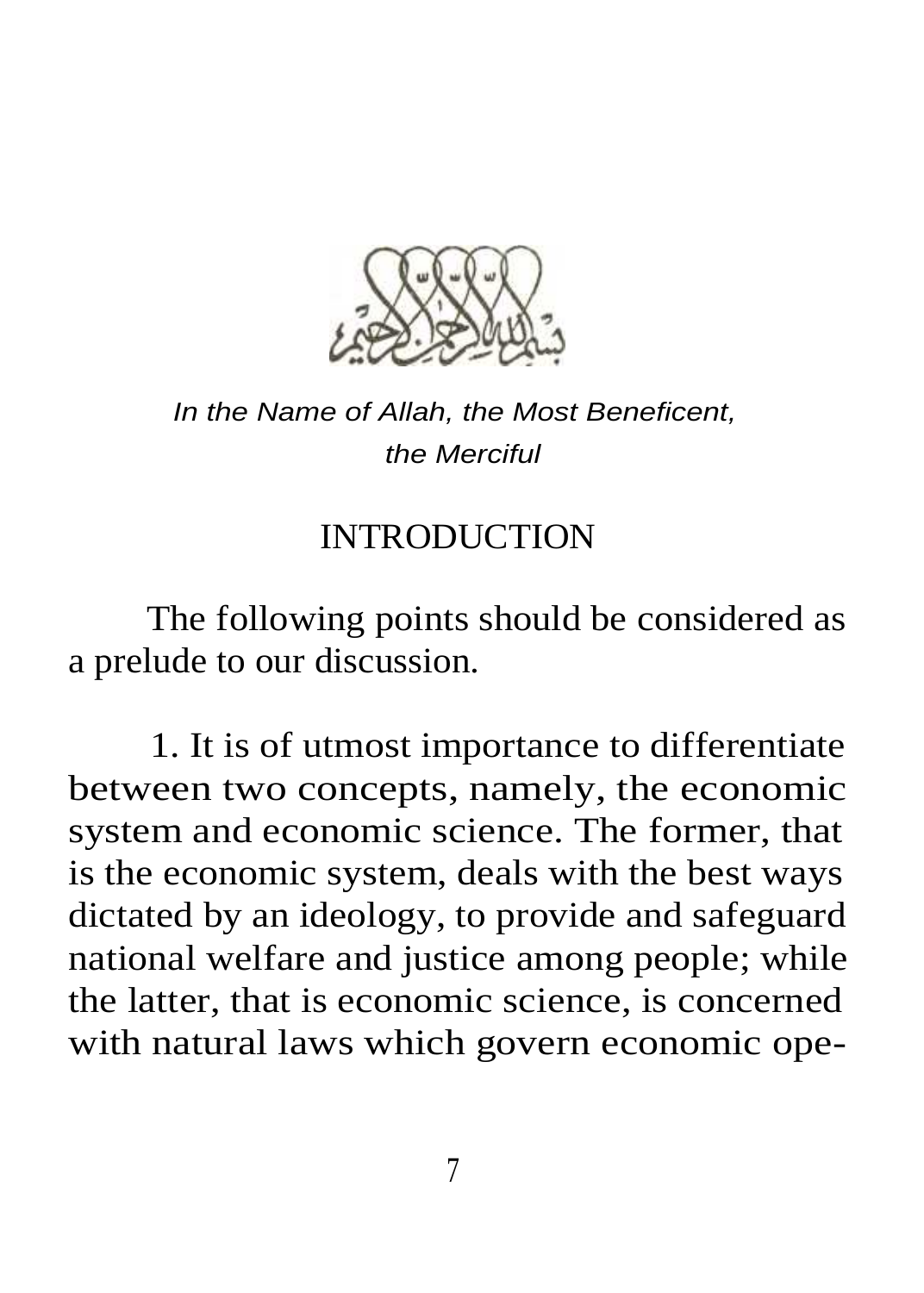rations and transactions, independent of justice. For instance, take the laws of "supply and demand." It is observed that when demand on particular goods is increased, its price will increase accordingly. Then the rise in the price will effect the demand which contributes to the price decrease. This is a well known law in the science of economics which can be applied or observed in any economic operation, irrespective of the economic system prevailing in the society. But if we took the concept of possession, we find that Capitalism is centred about private ownership: Socialism proclaims collective ownership; while Islam neatly balances the interests of individuals and society. Islam has its unique and independent system which shall be dealt with in time.

The main purpose of this article is to compare the existing economic systems as it is defined by the title. The comparison is based on doctrinal grounds. The following systems shall be examined in sequence: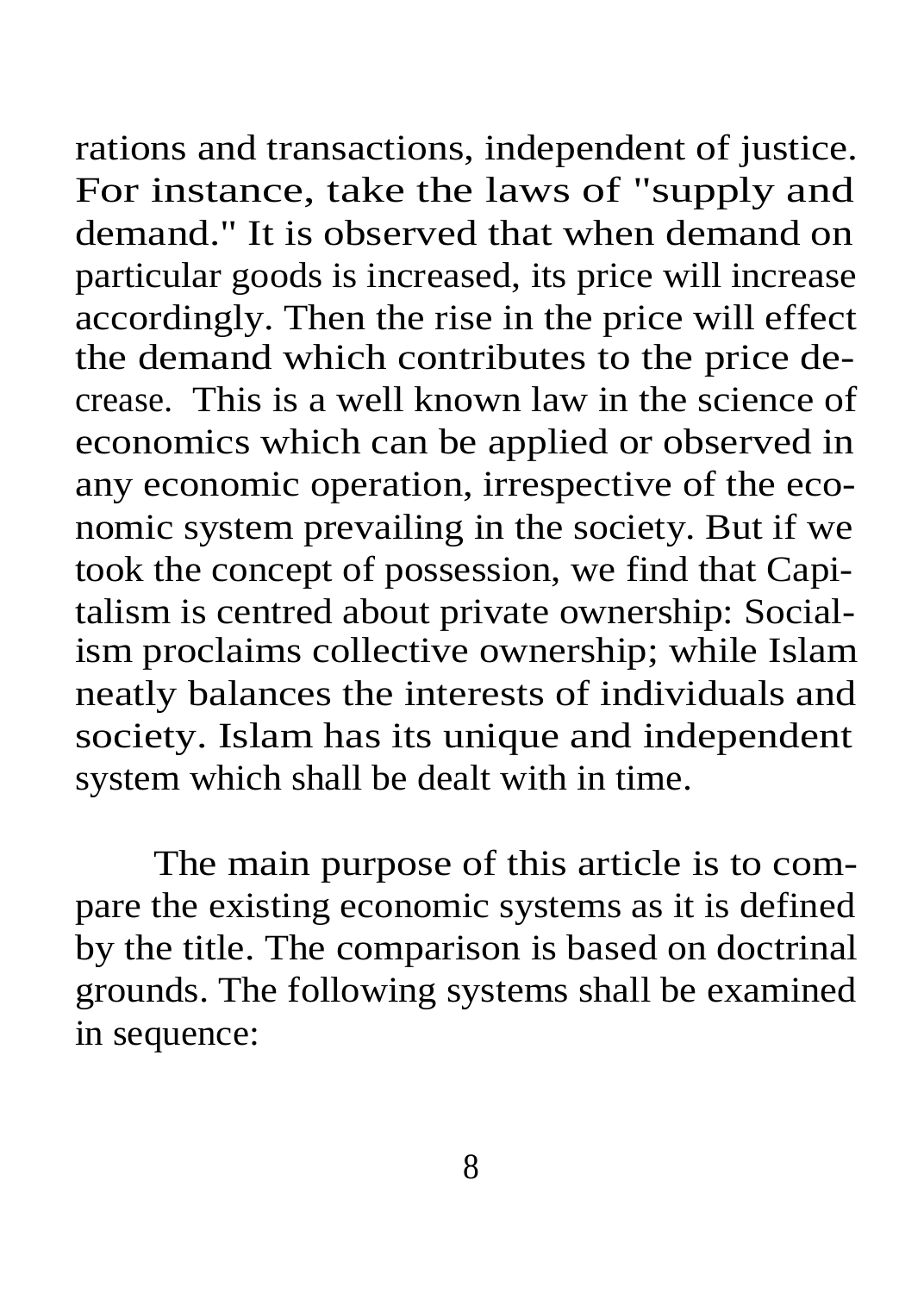- a. The Democratic Capitalist System.
- b. The Democratic Socialist System.
- c. The Communist System.
- d. The Islamic System.

The Democratic Capitalist system is followed by countries like America, England, France........ It is needless to say that the evils of this system has made its advocates retreat from many of its values, ideals and laws. It is not astonishing to hear cries of socialist measures, such as national health service, free education etc. It is then not surprising at all to find France and England claiming to be Socialist countries! The Democratic values in these countries have been challenged to whether they actually achieve social justice, and reflect the society's opinion as a whole. It actually fails the test of securing true representation of all people and protect their interests without some sector being victimised.

The Democratic Socialist system prevails in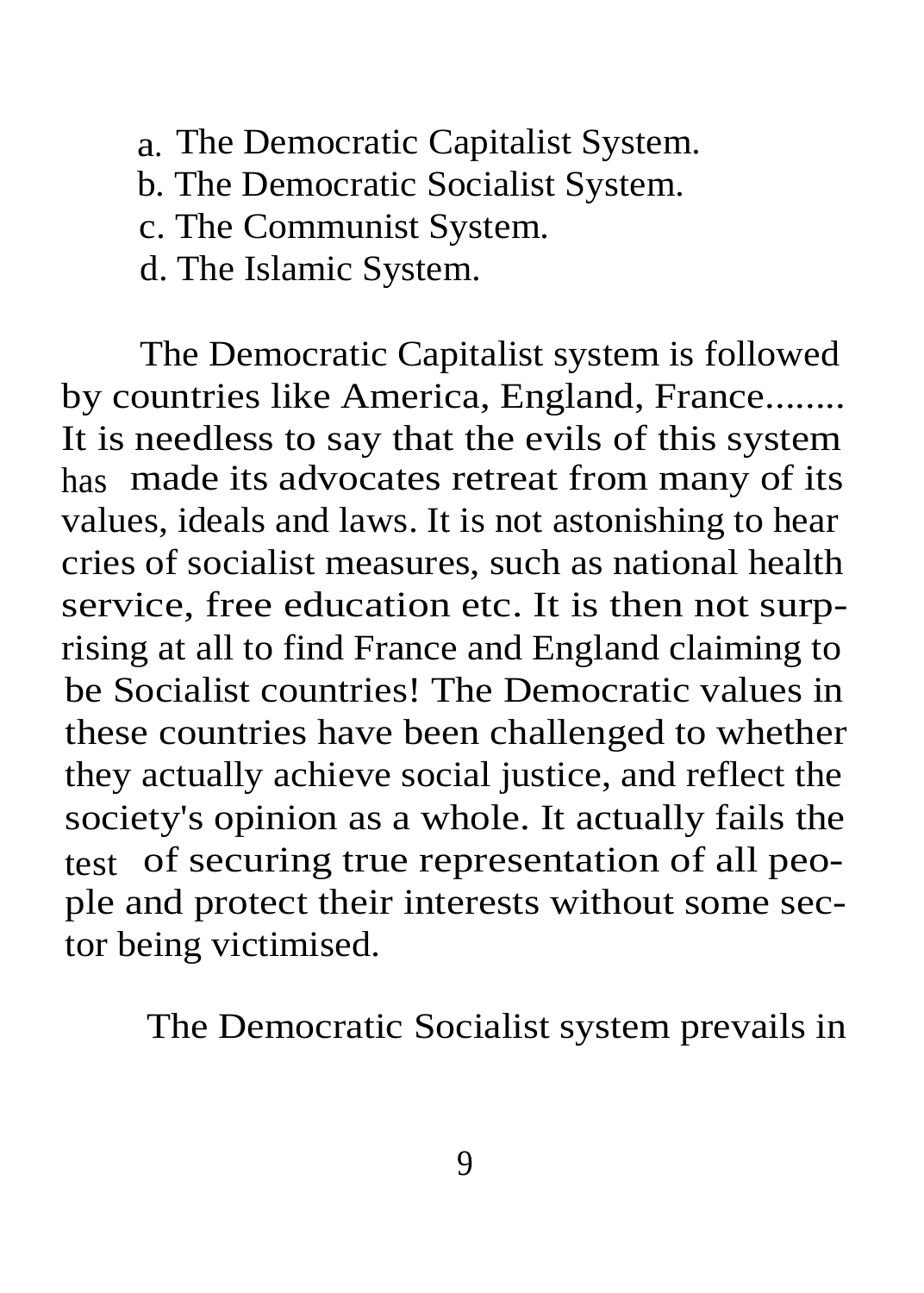China, Russia, Yugoslavia........ This system allows, but limits the possession of people, and the government assumes the ownership and administration of the bulk of the country's wealth and industries. In other words, individuals will not be allowed to have more than they barely need, while the government manages, develops, secures, and maintains every aspect in the society. This is obviously not healthy, because it will deny people the initiative, responsibility and the imaginative power, and self interest. Indeed, Russia and other Socialist countries wondered at first about the impracticability of their ideas, and thought the reason to be the precipitates of Capitalism. But when fifty years have lapsed and their dilema has not changed, they implicitly realised the wrong concepts assumed. Hence they introduced remarkable changes and alterations in the system to the extent that China accuses Russia to be deviating to the capitalist line.

The Communist system has no existence, and no practical experience up to now. In other words,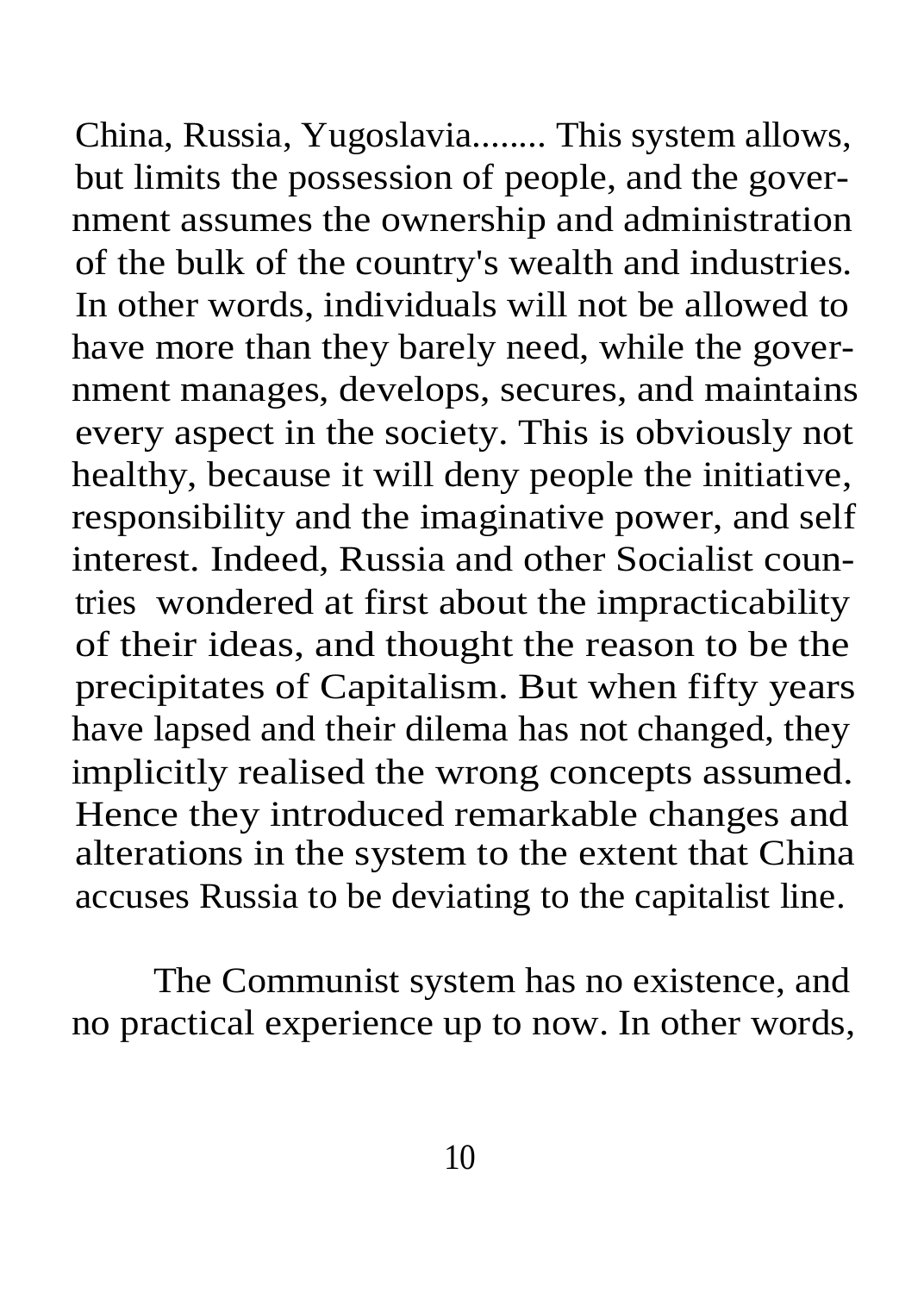it is theoretical and has never been realised in practice. It should be noted carefully that the Communist system assumes in man idealistic motives. This means that Communism demands biological and psychological transformations and changes in the human being! The simplest thing to say in order to discard the Communist theory is that it contradicts with human nature and instincts. This is scientifically proved and materially beyond doubt, because this theory deviates from experiment and observations. The Islamic system is the last one to be examined in this short review. Although the Islamic system has no existence now, but it has passed the experience of application. It is a practical system unlike Communism. It was very successful in raising the primitive Arabian nation of the sixth century to the greatly civilised nation of the 12th century. The boundaries of the Islamic Empire, then, were stretching between China in the east, and the Atlantic Ocean in the West. It was the deviation from Islam which caused the failure of the Islamic Empire. It was in 1918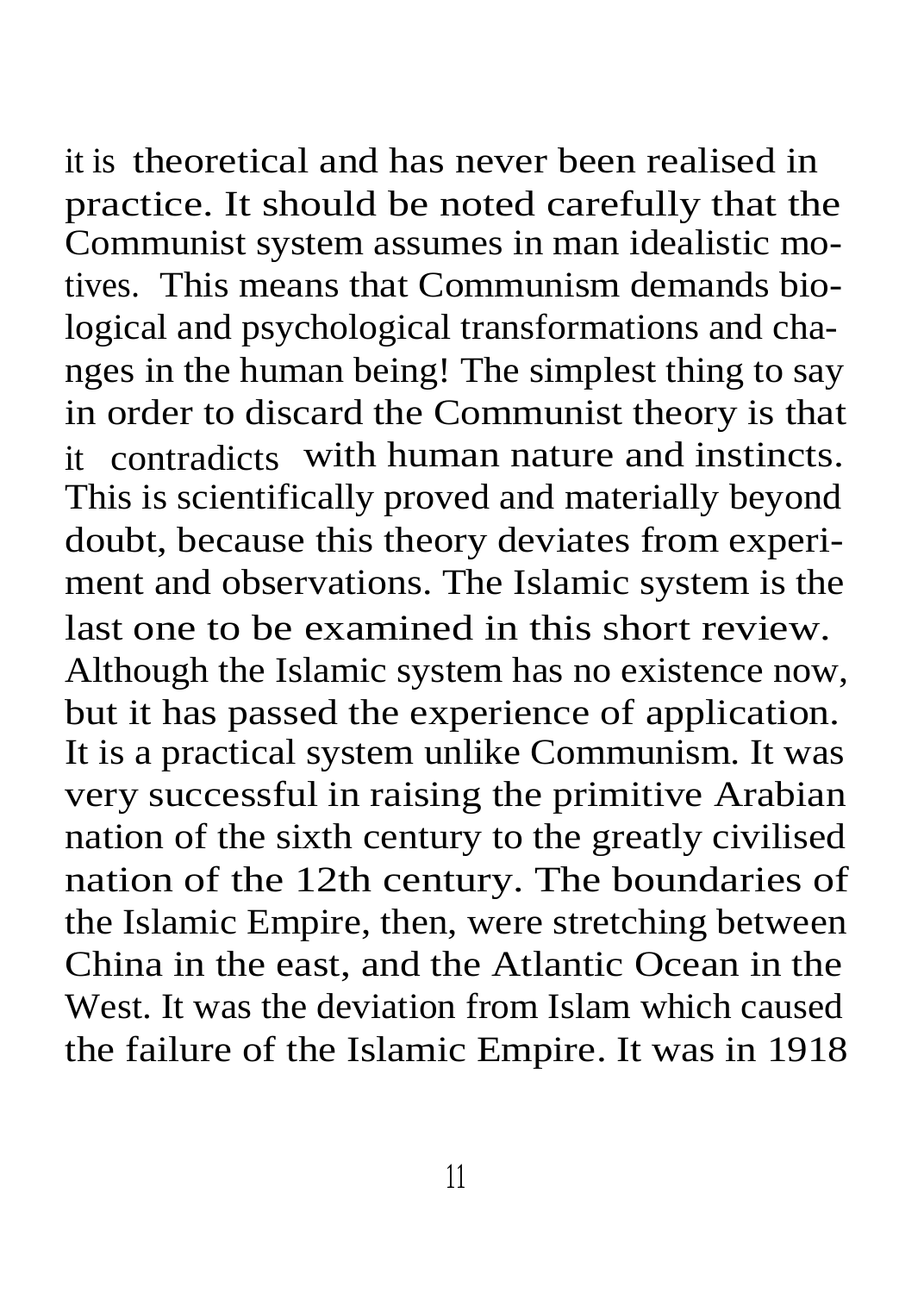when for the first time in the Islamic world, that the Quranic law was replaced by Western law.

2. Here it is advantageous to pass quickly over the recent Islamic revivals, and its development in order to have a proper grasp of the understanding and mentality of today's Muslims.

The Qur'an is not considered as a scientific text to provide a systematic description of the economic system in Islam. The modern Islamic Movement started at the beginning of the present century and did not take the shape of formal organisations till the fourth decade.

Muslim thinkers pursued the traditional manner of Islamic legislation which depends on the following sources:-

(a). **Qur'an**- which is God's revelation to the Prophet (peace be upon him and his family).

(b). **Tradition** - which is the sayings of the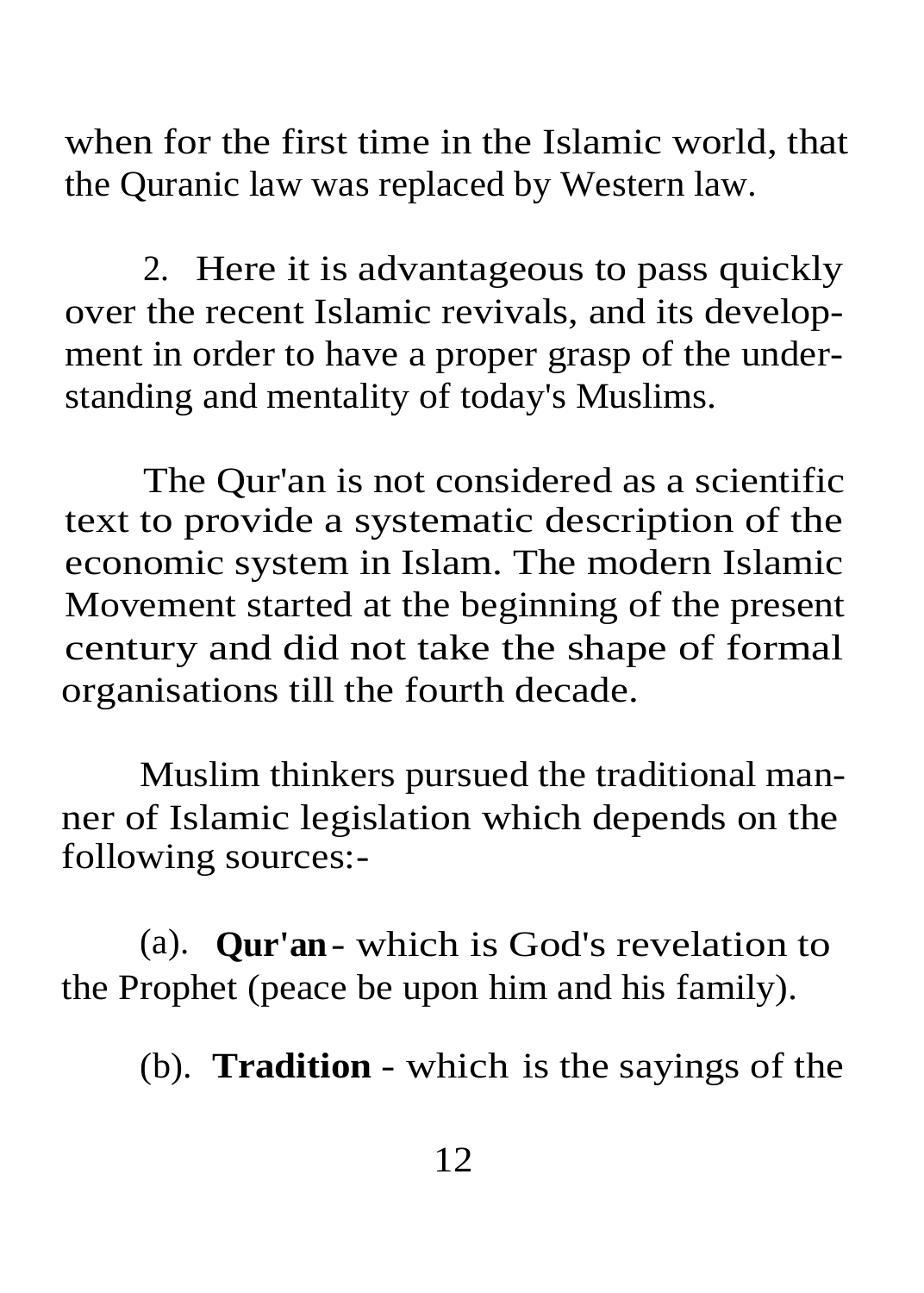Prophet (peace be upon him and his family).

(c). **Ijma`** - this comes when there is no specific mention in Qur'an or Tradition about a particular case. It specially refers to concepts which have been accepted throughout the Islamic history as Islamic concepts.

(d). **Human reasoning** or **logic** - this again comes when there is no specific mention in Qur'an, and Tradition.

Hence it is revelant for Muslim thinkers to seek solutions for the various problems of life, in the Qur'an. If there was no clear cut solution, then the true sayings of the Prophet (p.b.u.h. a.h.f.) are reviewed to get more satisfaction. If that was not enough, then Ijmd ` and Logic are used as a final resort.

This particular topic is the field of specialists who possess sound knowledge of Islam.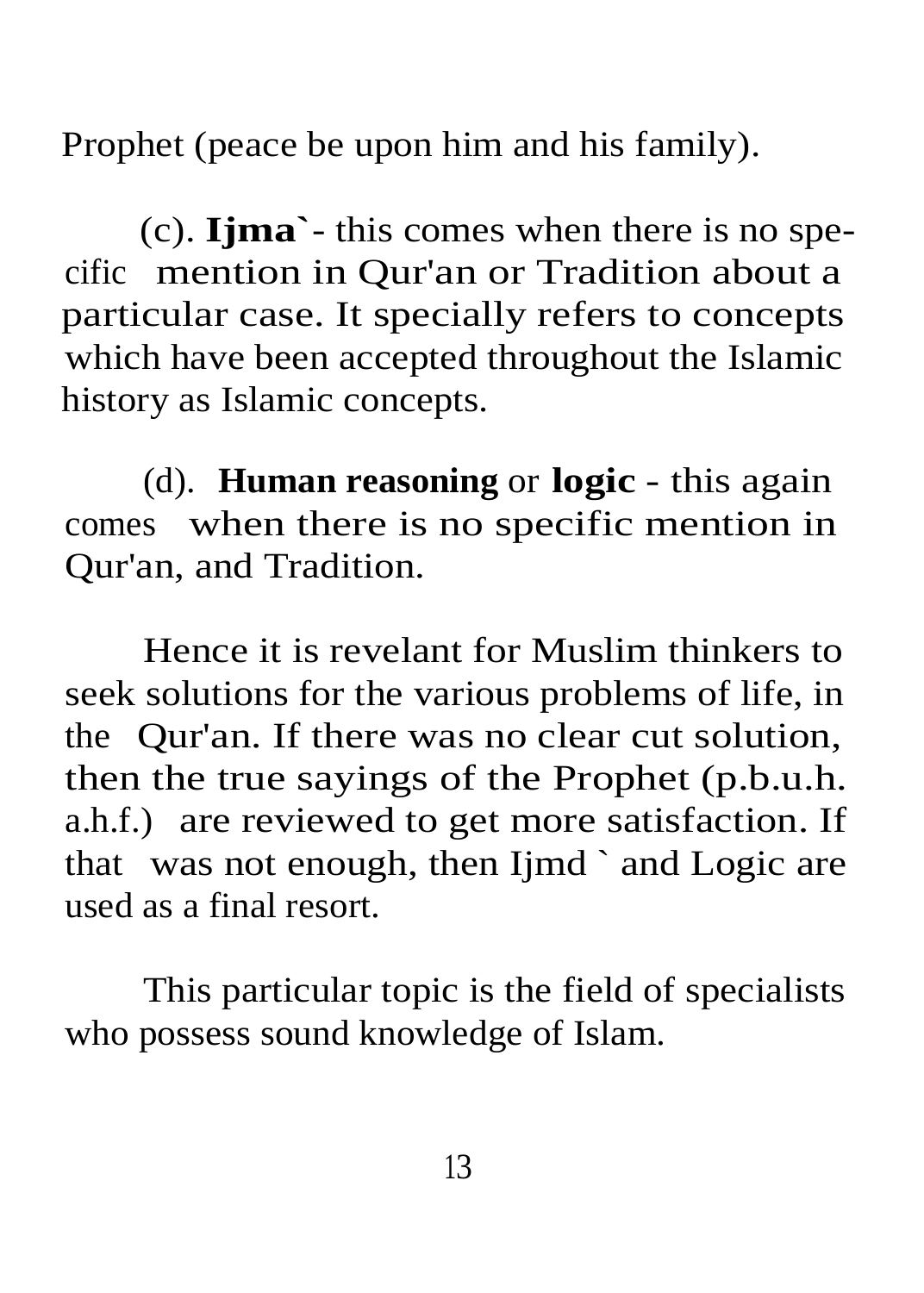It is pointless to say that the following analysis is only quotation of Modern Muslim thinkers, and ideological leaders, and cannot be regarded as my own analysis or reasoning.

3. It is important to note that the Islamic principle is a complete set of concepts and laws which cannot be divided into small pieces or parts separately. It is essential to deal with Islam as a whole, otherwise, the fruits would not have the Islamic flavour and taste. In other words, it is not possible to take some Islamic laws while rejecting others.

A principle is defined politically as a doctrine which gives rise to a system of life. The doctrine is the philosophy which defines the universe and man, the origin of universe, the nature of the laws governing the universe, the destination of man, etc. The system is a natural organisational form of the doctrinal view of what the society should be like, and its dealings within its sphere and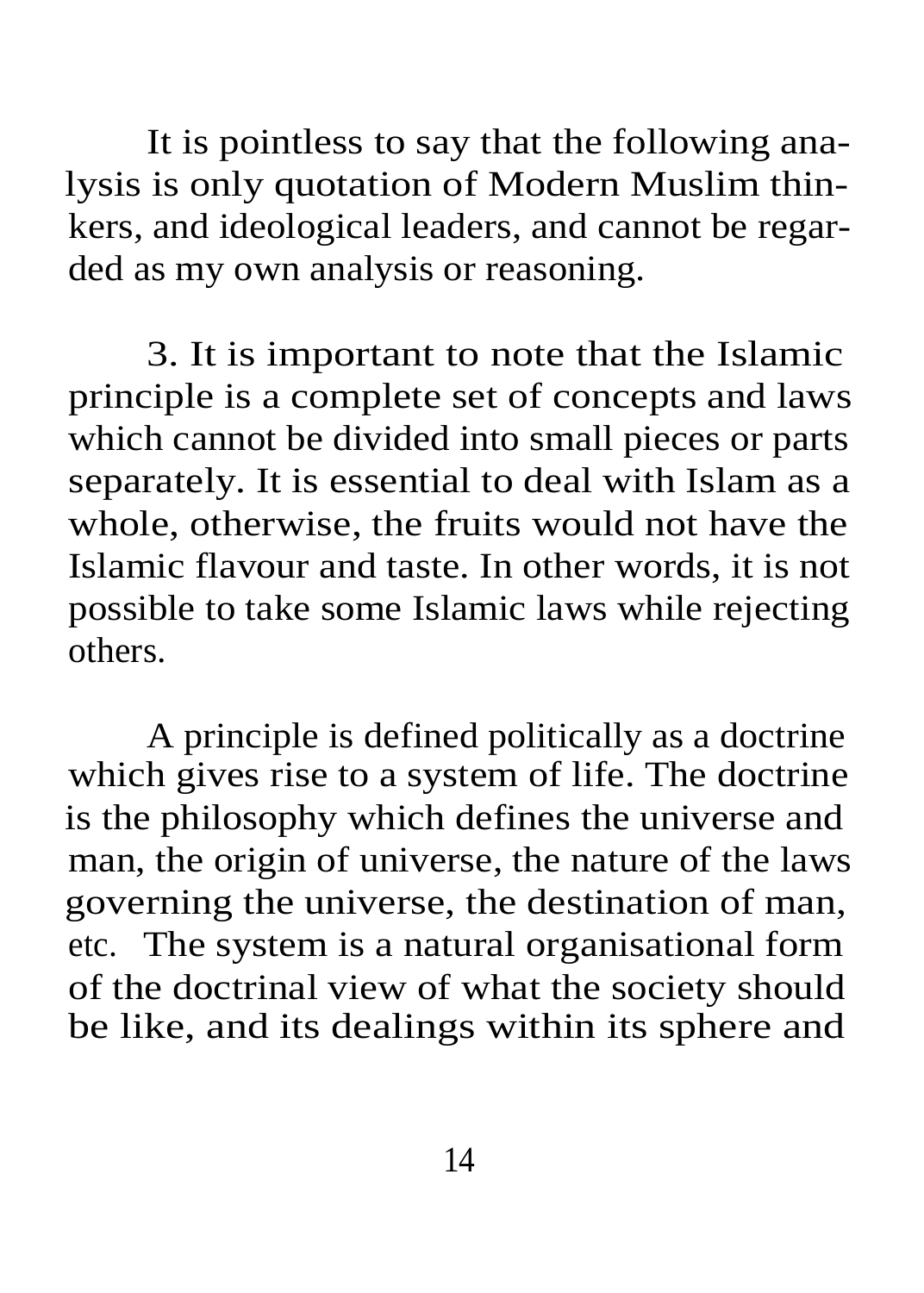outside relations.

The word Islam means submission. Islam considers man as a part of nature which is destined to obey certain rules. The natural laws have been created by an ultimate cause called God (The Arabic word is Allah). Islam views nature as Muslim. The movement of electrons around the nucleus is an obedience to a godly law, and in this sense, the election is a Muslim.

Human being is distinguished from other parts of nature by his consciousness and power of thinking. His status has two kinds of laws. The first kind covers the instinctive, materialistic, and psychological activities, which are independent of his will, such as the beating of heart, or the curiosity instinct, etc. The second kind covers those activities which are based on man's free will. God offered man the best norms for his behaviour. That was delivered through Prophets by revelation. Prophets are looked at from the Islamic angle as extremely good people who are worthy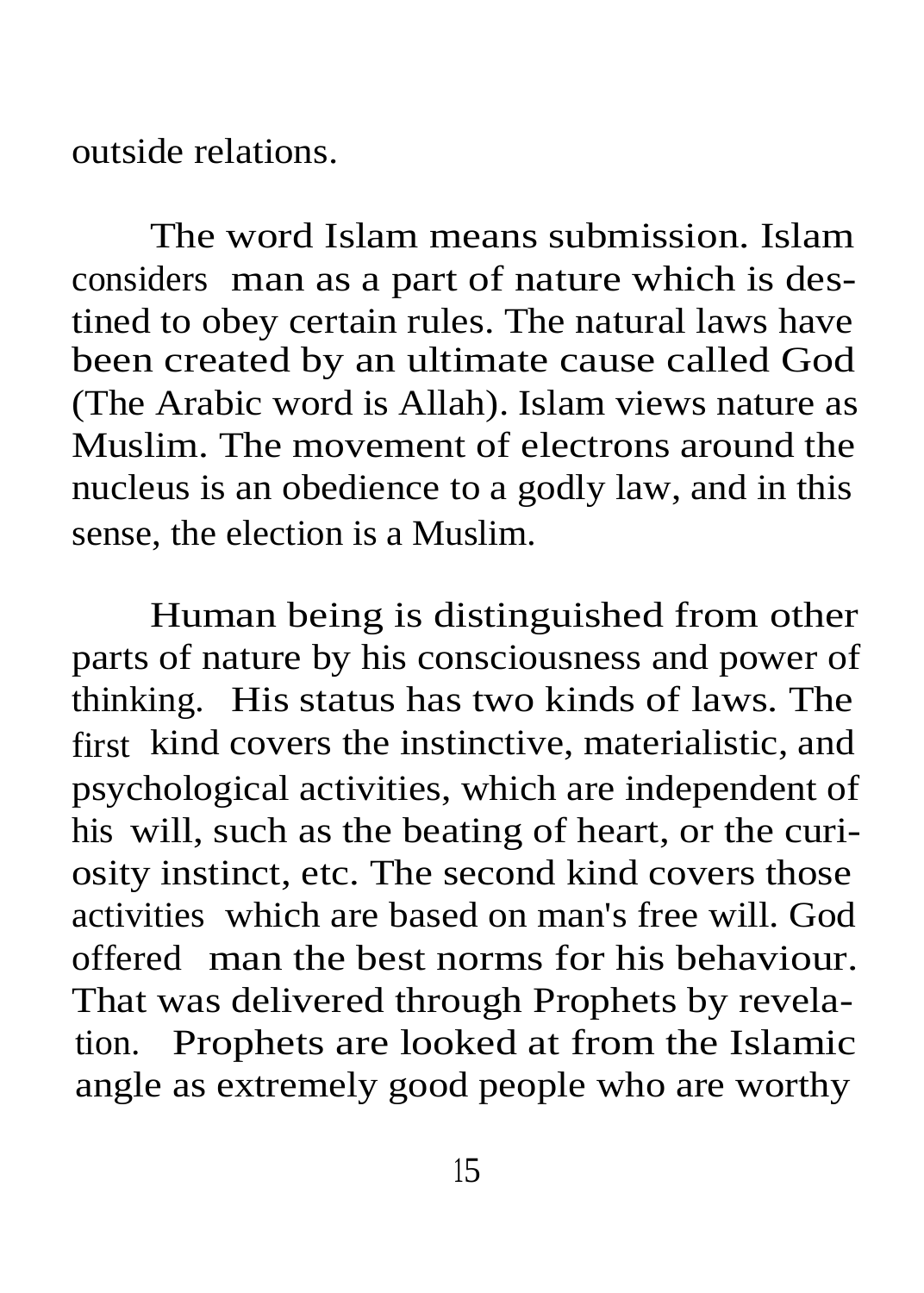of being God's messengers to humanity. There were thousands of them throughout the history on this planet. But five of them were the greatest, because they came with complete code of life. They **were namely, Noah, Abraham, Moses, Jesus,** and lastly **Muhammad.** We are ordered by the Creator through His Prophets to be in harmony with the natural laws which covers all fields of human life.

أَفَغَيْرُ اللَّهِ ابْتَغَى حَكَماً وَ هُوَ الَّذِي اَنْزَلَ الِيْكُمُ بِالْكِتَابَ مُفَصَّلاً وَالْذِينَ 'اتَيْنَاهُمُ الْكِتَابَ يَعْلَمُونَ اَنَّهُمُنَزَّلِّ مِنْ رَبِّکَ بِالْحَقْفَلاَتِکُونَنَّ مِنَ الْمُمَّتَرِينَ (الانْعَامُ، آية ١١٤)

*"Shall I seek for judge other than God when it is He who hath sent down unto you the Book, explained in detail? They know full well to whom we have given the Book, that it hath been sent down from thy Lord in truth. Never be then of those who doubt".* (Qur'an, 6:114)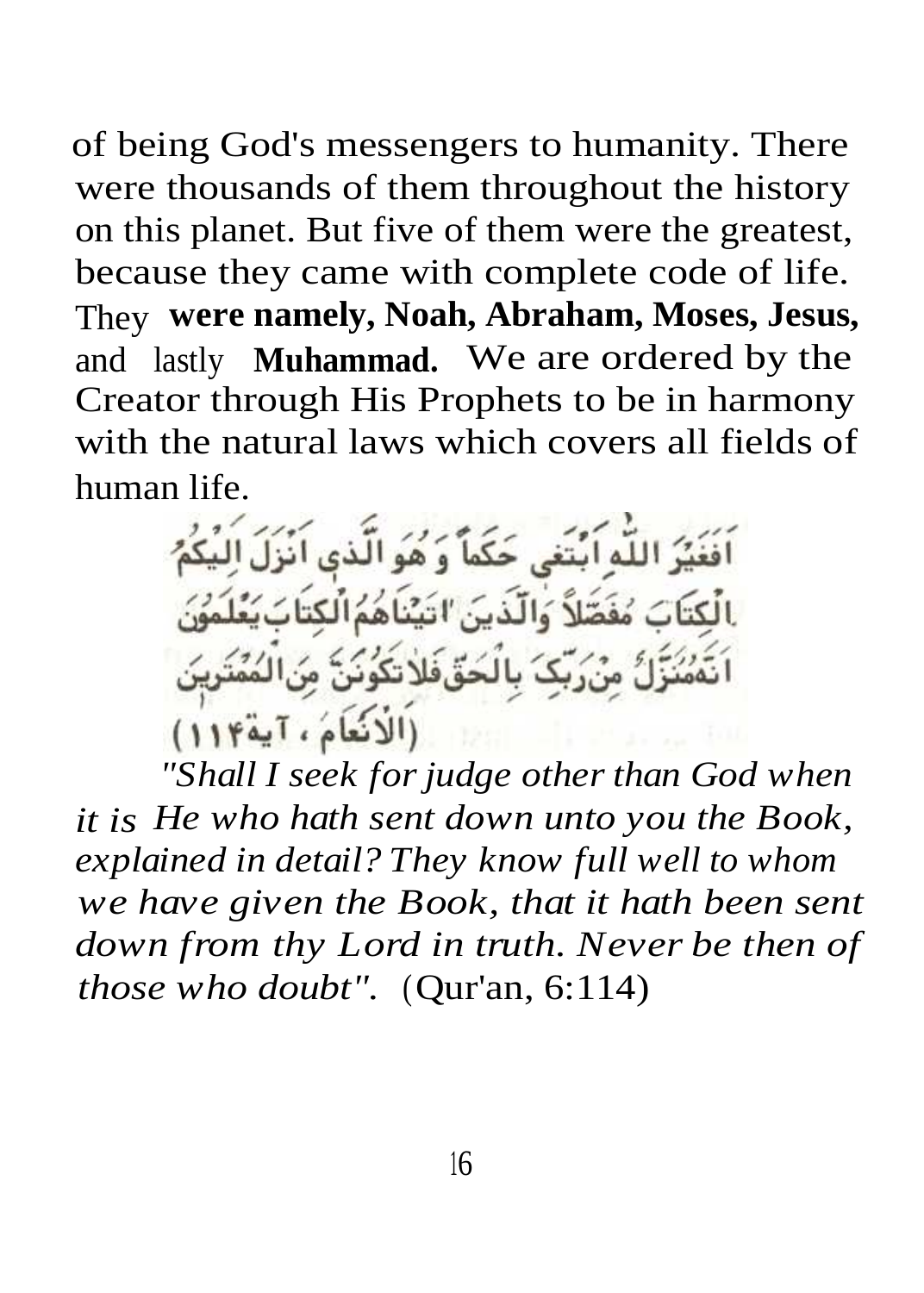مِنَ النَّاسِ لَفَاسِقُونَ (الْمَائِدَةُ، آية ٢٩)

*"And this (He Commands): Judge then between them by what God hath revealed, and follow not their vain desires, but beware of them lest they beguile thou from any of that (Teaching) which God hath sent down to thee. And if they turned away, be sure that for some of their crimes it is God's purpose to punish them. And truly most men are rebellious?"* (Qur'an, 5:49)

After finishing from these notes, it is time to discuss the economic systems in detail. The Islamic economic system is based on the following three foundations:-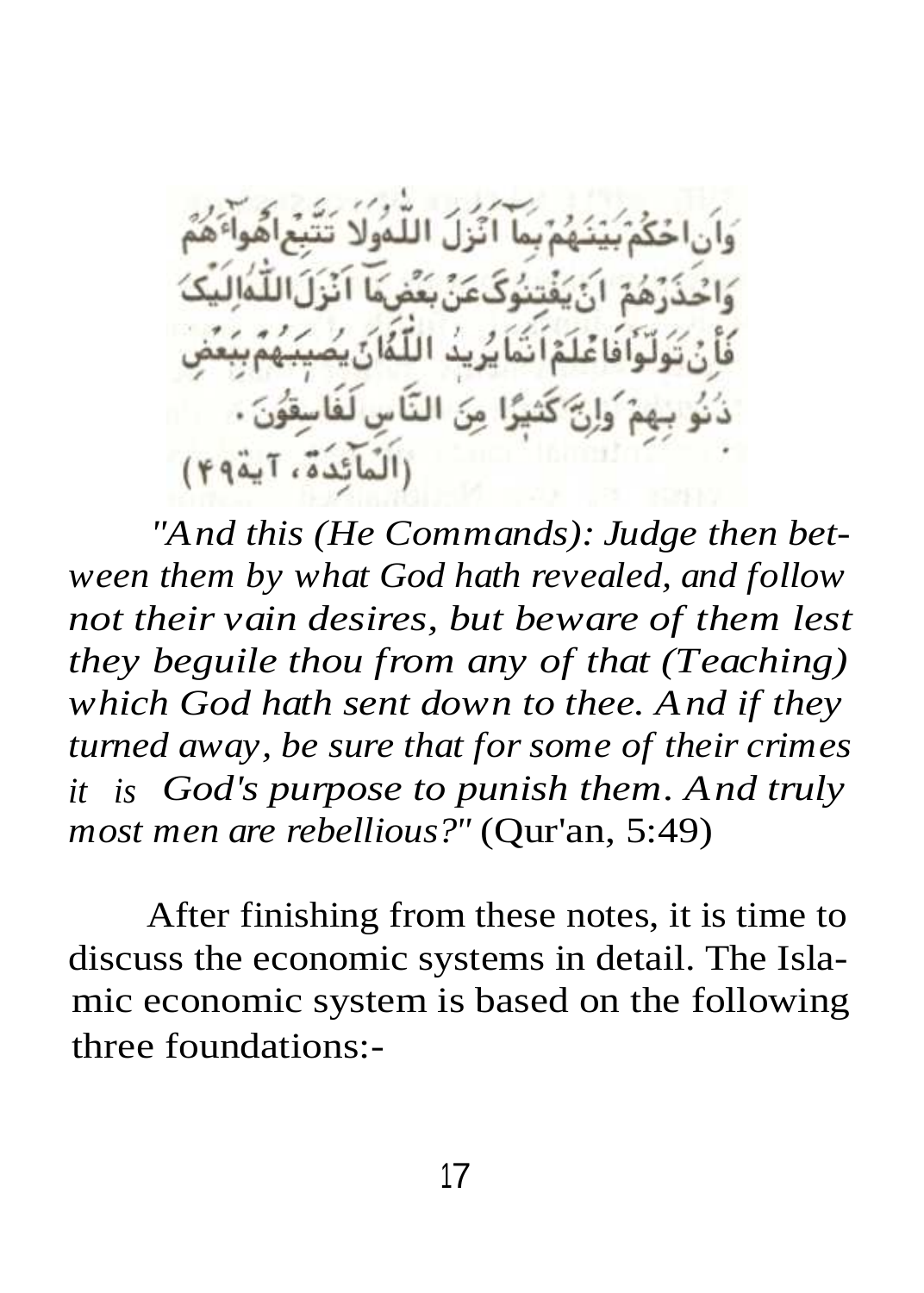#### 1. THE TRIPLE NATURE OF POSSESSION:

Capitalism views private possession as a basic need which voluntarily fulfils the community's desires and requirements rather than being in conflict with it. Capitalists consider Nationalisation as exceptional cases of remedies for temporary crisis of the Nationalised economy. It argued that nationalised sectors of economy can be de-nationalised after that crisis has disappeared.

Socialism, on the other hand, claim collective ownership as the fundamental concept in its economic system. Private capitals must be natio nalised according to Socialism. But the Socialists were confronted in the field of application with difficulties and were forced to recognise private possession. That attitude was a temporary cure for their economic problems. It is argued that when the difficulties have gone, then the private sectors are re-nationalised again.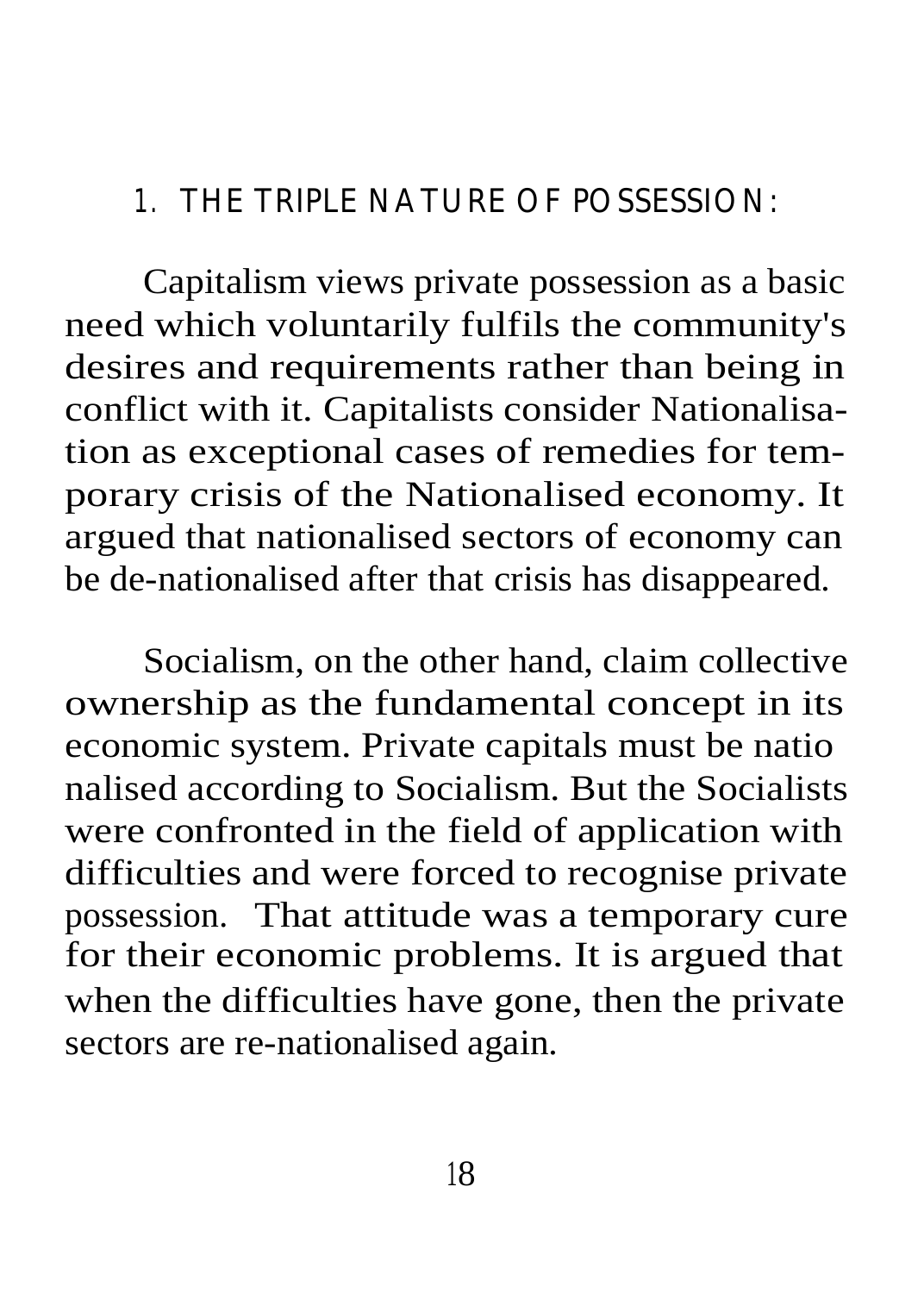Islam recognises three kinds of possessions:-

#### **(a). Private Possession**

يَّةَ يَّهَا الَّذِينَ امَنُوا لَا تَأْكُلُوا أَمَّوَالَكُمْ بَيْنَكُمْ بِالْبَاطِلِ إِلاَّ أَنَ تَكُونَ تِجَارَةً عَنْ تَراضٍ مِنْكُمَّ (النّساء ، آية ٢٩)

*"O ye who believe! Eat not your property among yourselves in vanities: but let there be amongst you traffic and trade by mutual good will."* ( Qur'an, 4:29)

وَإِنَّ تَبْتُمْ فَلَكُمْ رُوُ سُ آمْوَا لِكُمْ لَا تَظْلِمُونَ وَلَا تُظُلِّمُونَ (اَلْبُغَّرَهُ، آية ٢٧٩)

*"But if ye turn back, ye shall have your capital sums: deal not unjustly and ye shall not be dealt with unjustly?"* ( Qur'an, 2:279)

The Prophet (p.b.u.h.a.h.f.) said: "The possession of a Muslim is illegal to his brother except which he willingly offers to him."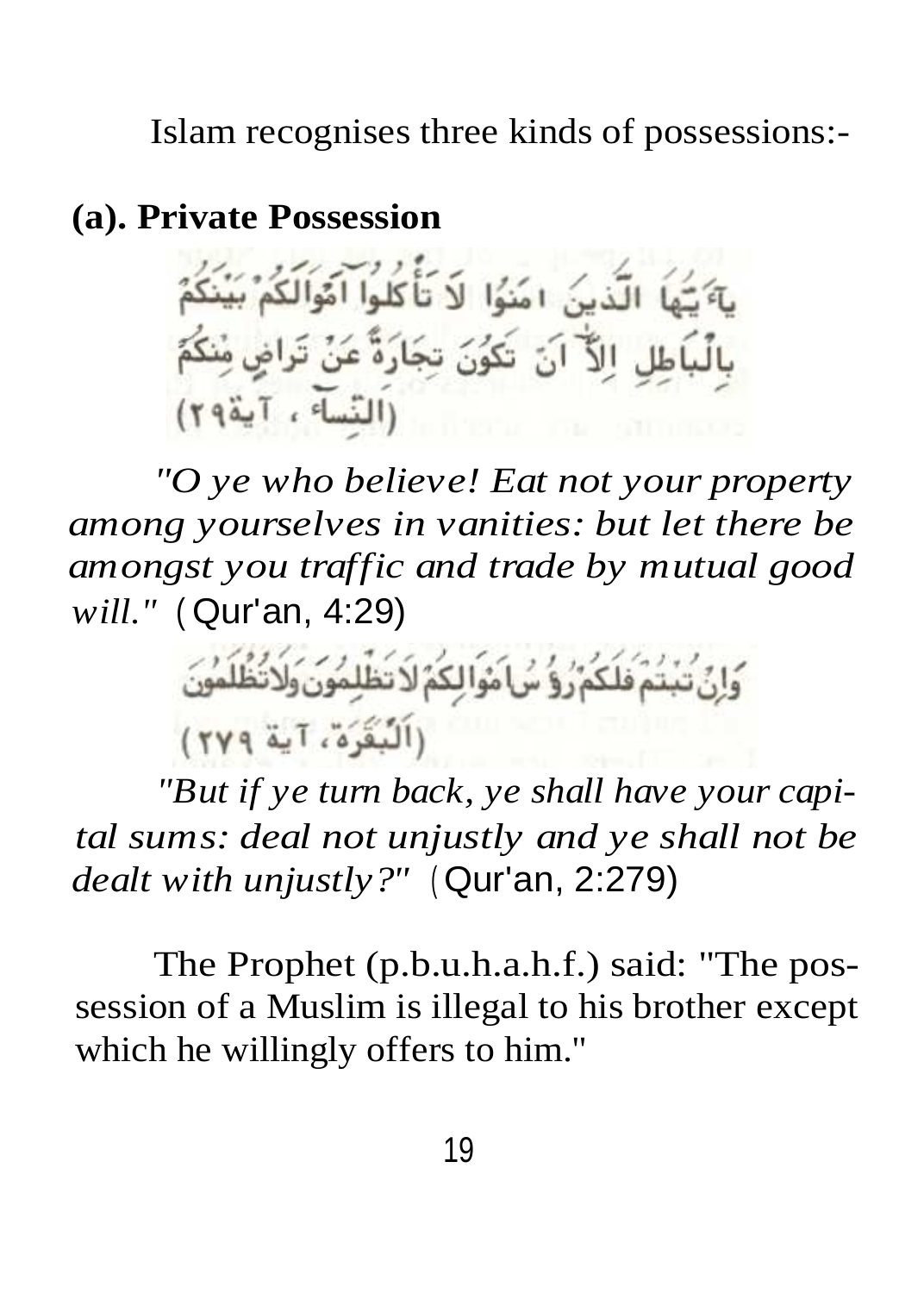#### **(b). Collective Possession**

This field covers the national wealth which belongs to all people of the Islamic State, irrespective of their financial status. The bulk of the wealth is expended and utilised in building schools, hospitals, etc. The sources or incomes of this sector of economy are specific and noted. For example, the so-called (Kharaj land) is one source which is a land naturally productive. Prophet Muhammad (p.b.u.h.a.h.f.) said: "People are to share three .things, fire, water, and grass." All Muslim thinkers throughout the Islamic history accepted the generalisation of this statement to include all natural resources to be under collective ownership. There are many other examples of income to the collective possession, which can be consulted in the Islamic legislation books.

# **(c). State's Possession**

State's possession differs from other kinds of possession not only in the sources of income but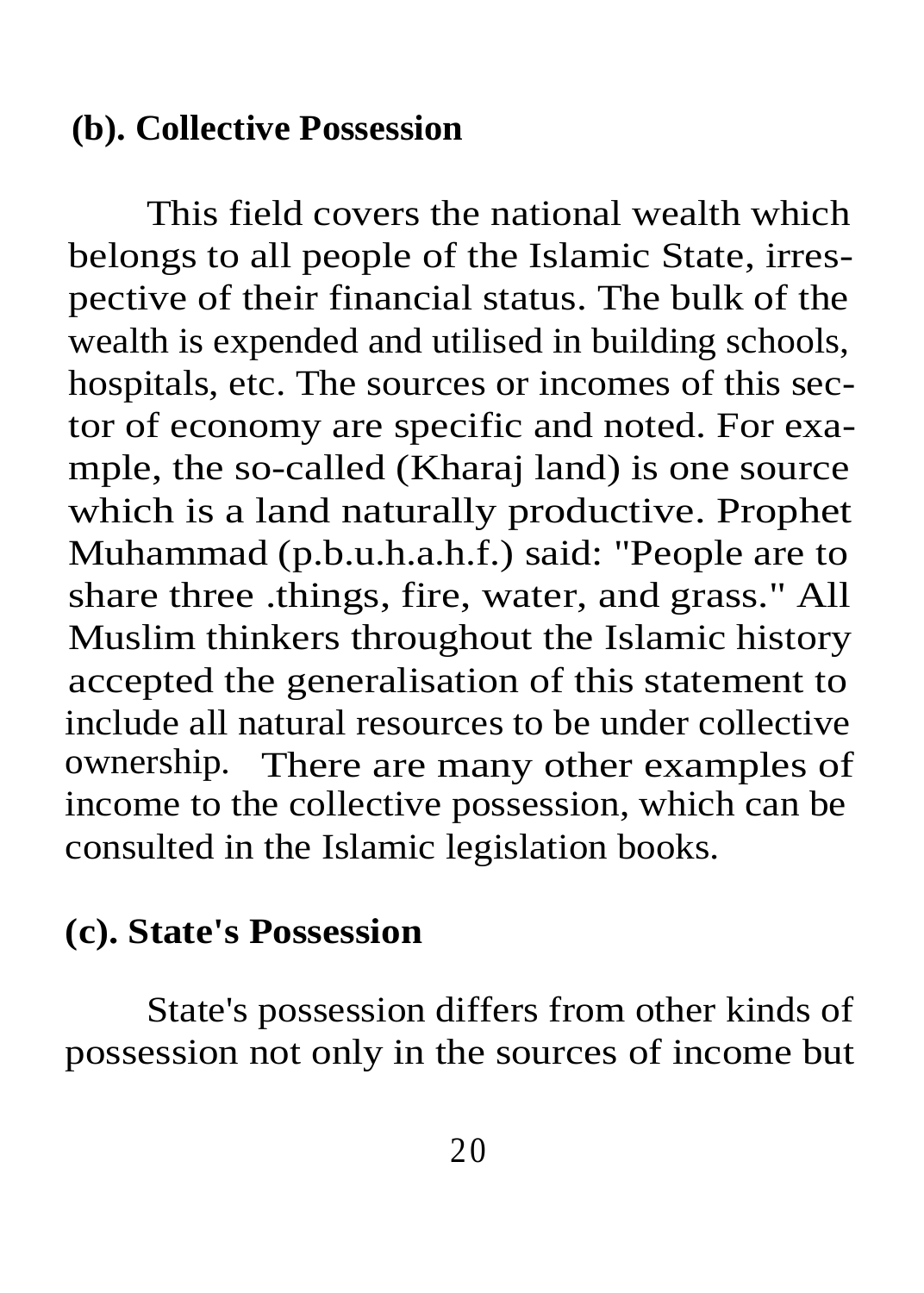in utilisation and fields of expenditure also. There are specific sources of income to this economic sector, like the so-called (Dead land). The evidence of this in the Qur'an is the following verse:

.<br>نَظَنُونَکَ عَنِ الۡاَنۡفَالِ قُلِ الۡاَنۡفَالُ لِلۡمُوَالزَّسُولِ<br>(اَلۡاَنۡفَالَ ، آیة ۱)

*"They ask you concerning "Anfal" (accessions) say "Anfal" is at the disposal of God and the Apostle.* " (Qur'an, 8:1) The Prophet is men tioned here as a representative of the Islamic Government. The ways in which this wealth is used are many. One of the basic channels is helping poor people to work, by offering small capital or building a factory for their employment.

# 2. FREEDOM OF PRIVATE ENTERPRISE AND ITS LIMITS:

Capitalism permits individuals to manipulate their wealth in all ways and means, regardless of their possible consequences on the society. It is believed that the society's interests are served by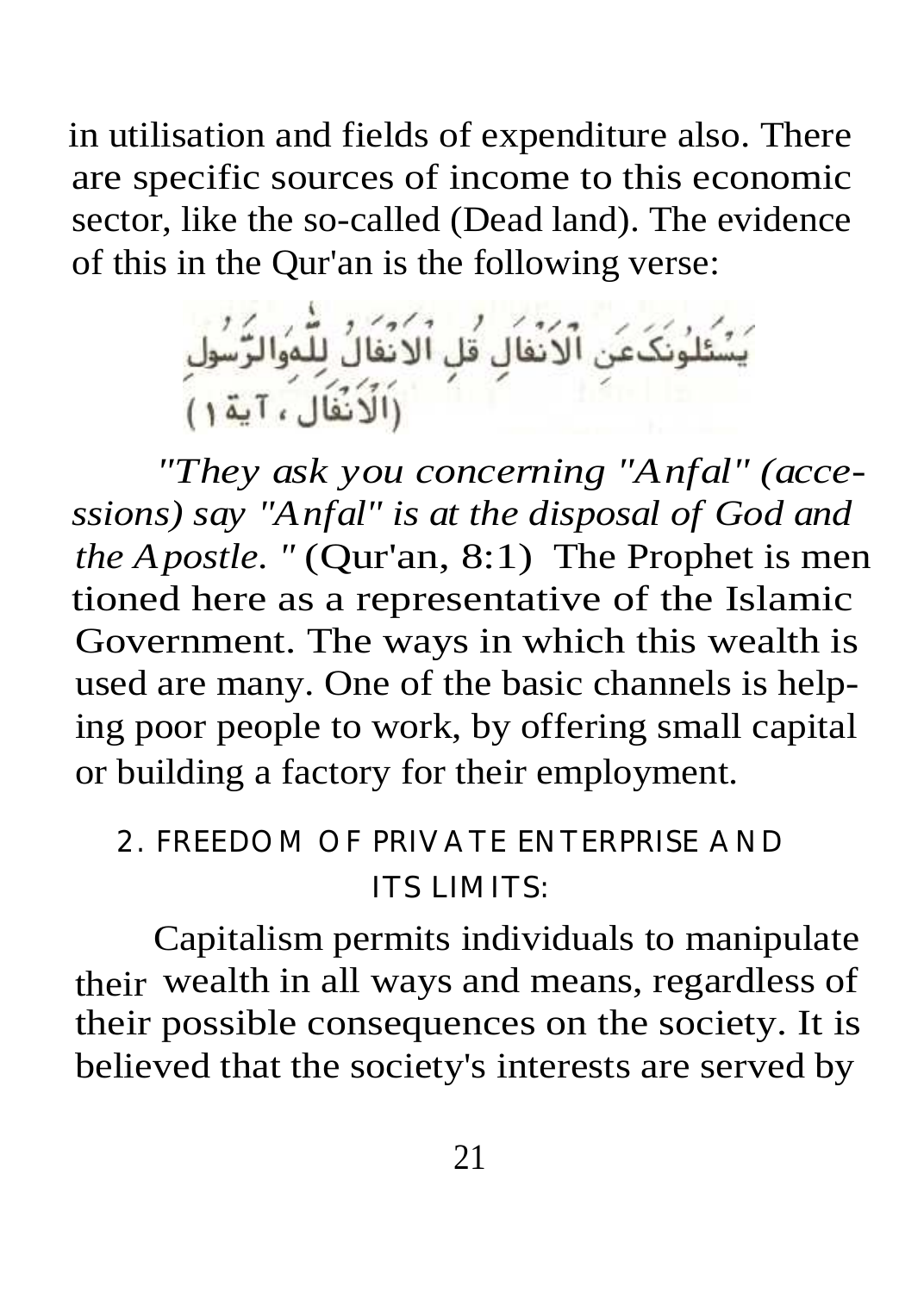the individual's motives and enterprise. Hence, there is no conflict economically between private and society interests as it is viewed by Capitalism. For example, a bus company is providing social service, but it is private enterprise. Other public services, like education, railways, roads, etc., used to be considered as private enterprises, which furnish social services.

Socialism denies individuals economic freedom. The State or Government steps in, plan and administer the bulk of the country's economy with no regard to people's incentives.

Islam recognises people's freedom and right of possession, but defines its boundaries and limits. The boundaries are located by the following items:

# **(a) Indirect influence of the Islamic education:**

It should be taken for granted that one of the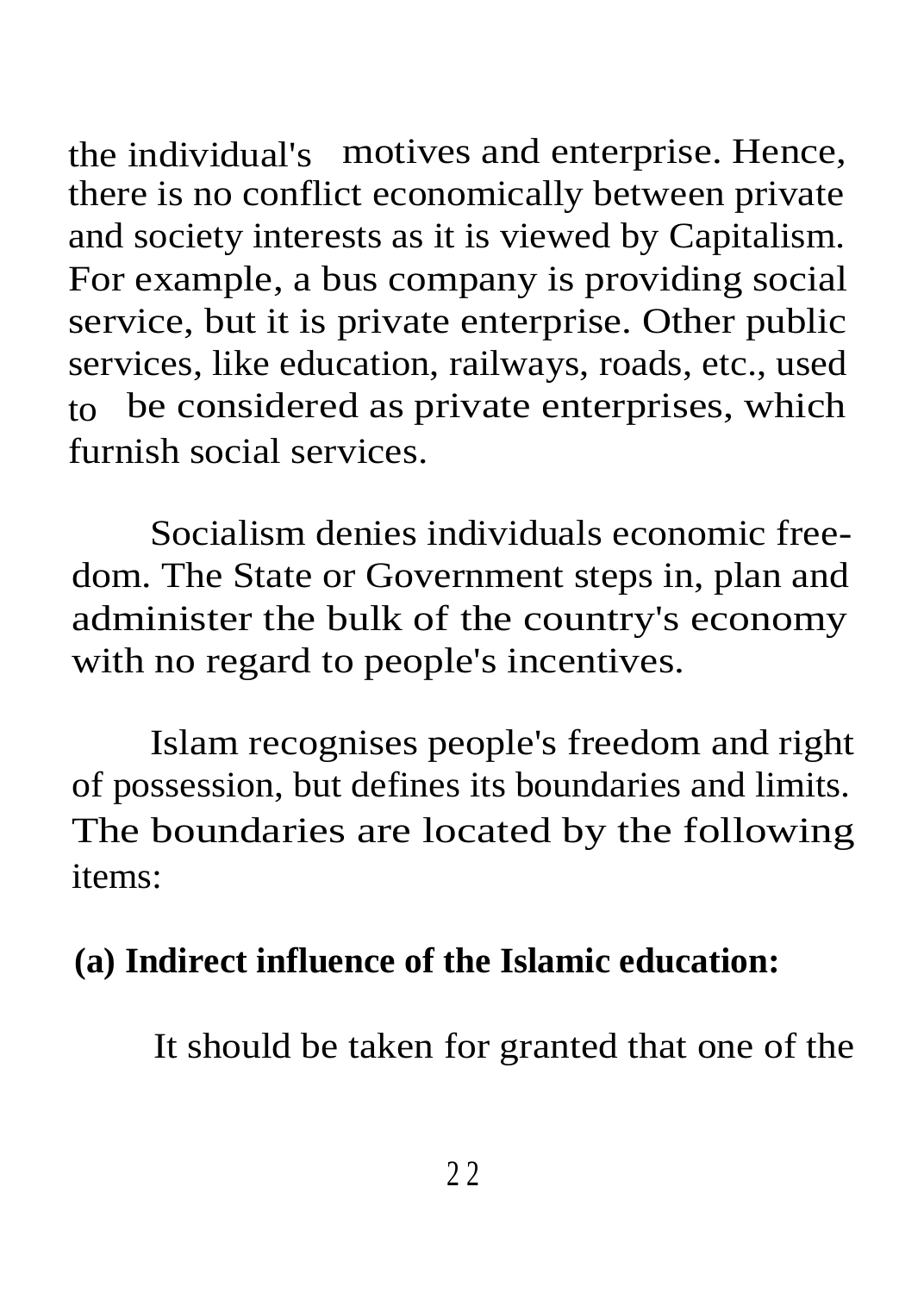main tasks of the Islamic State is education; education which carries the Islamic image and spirit. It is important to note that no menas of propagation and education will be spared, when the Islamic State re-emerges again. This is a natural measure since education moulds people's thoughts, sentiments, and their general attitudes towards life. Then, when the Islamic moral code is prevailing in the society the fear of violating the laws will be considerably less. This is a logical conclusion for there will be, in every person, an inner motive for safe-guarding the law. Hence the danger of capital inflation and monoply are considerably reduced when Islamic laws are applied.

# **(b) Direct Interference of the State:**

Islamic State can intervene on two levels.

(i) Protection of the permanent fundamental Islamic legislations. This field includes the following sectors: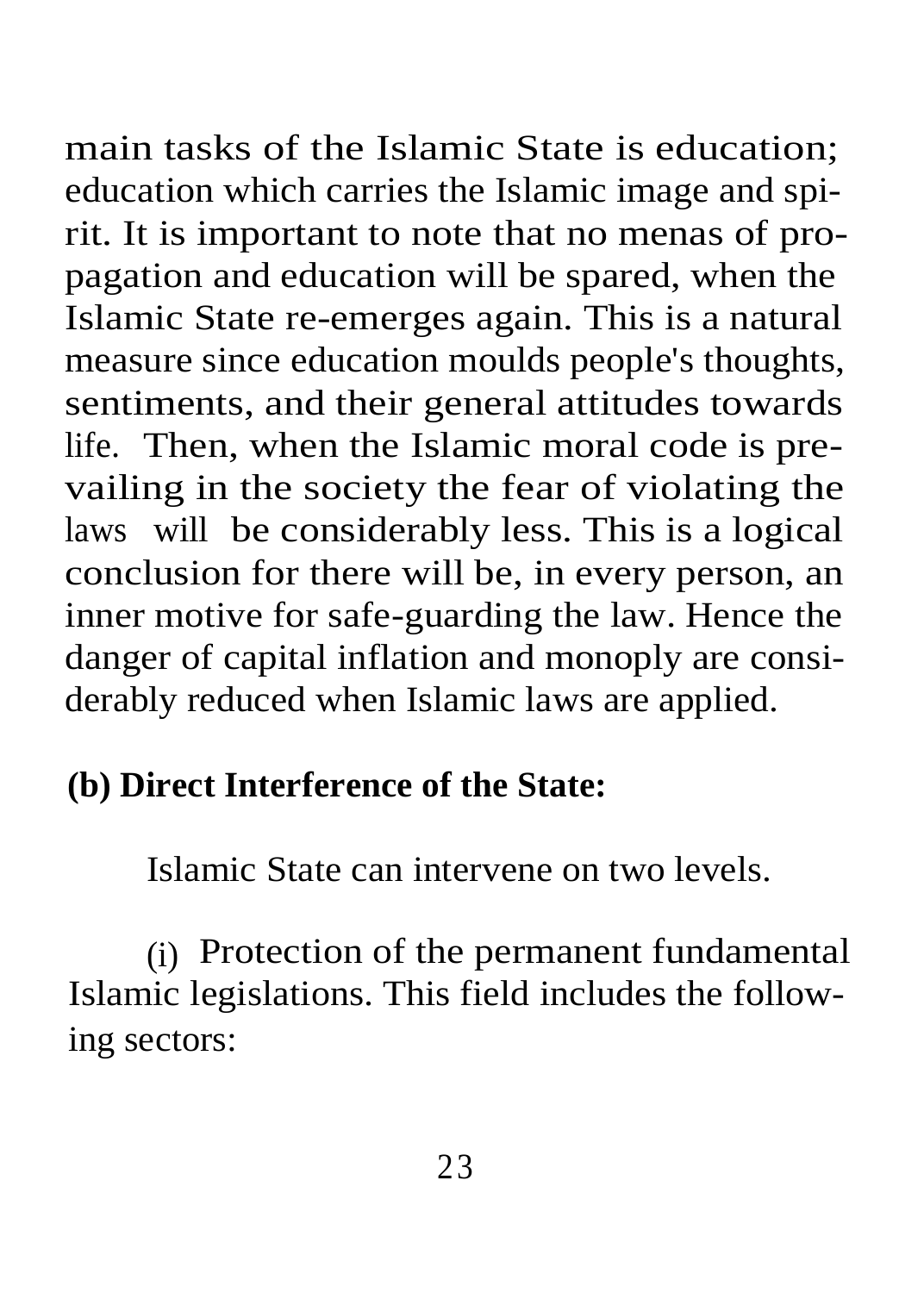1. Taking the permanent tax *(Zakat)* which ranges between 2.5-10% of the stored possession (which is not essential for one's living), in every year.

اَمُوالِـهِمۡ صَدَقَةٌ تُطۡهَرۡ ُهُمۡ ۚ وَ تُزَكِّيهِمۡ بِيَهَا م انّ صَه (التَّدِيَّةِ، آيةٌ مِنْ)

*"Of their goods take alms, that so thou mightest purify and sanctify them; and pray on their behalf. Verily thy prayer is a source of secu rity for them: and God is One heareth and knoweth. "* (Qur'an, 9:103)

*Khums is* another revenue of taxation. It is one fifth of the annual excess of one's profit to be taken by the Islamic Government.

ر<br>شُرُّهُ فَانَّ لِلْمُخُمُّ وَاعْلَمُوَا ۖ أَنَّمَا ۖ غَنمُتُمْ ۚ مِنْ وَلِلرَّسُولِ وَلَذِي الْقُرْبَىٰ وَالْيَتَامِىٰ وَ (اَلْأَنُفالِ ، آية ۴۱) السَّبيل .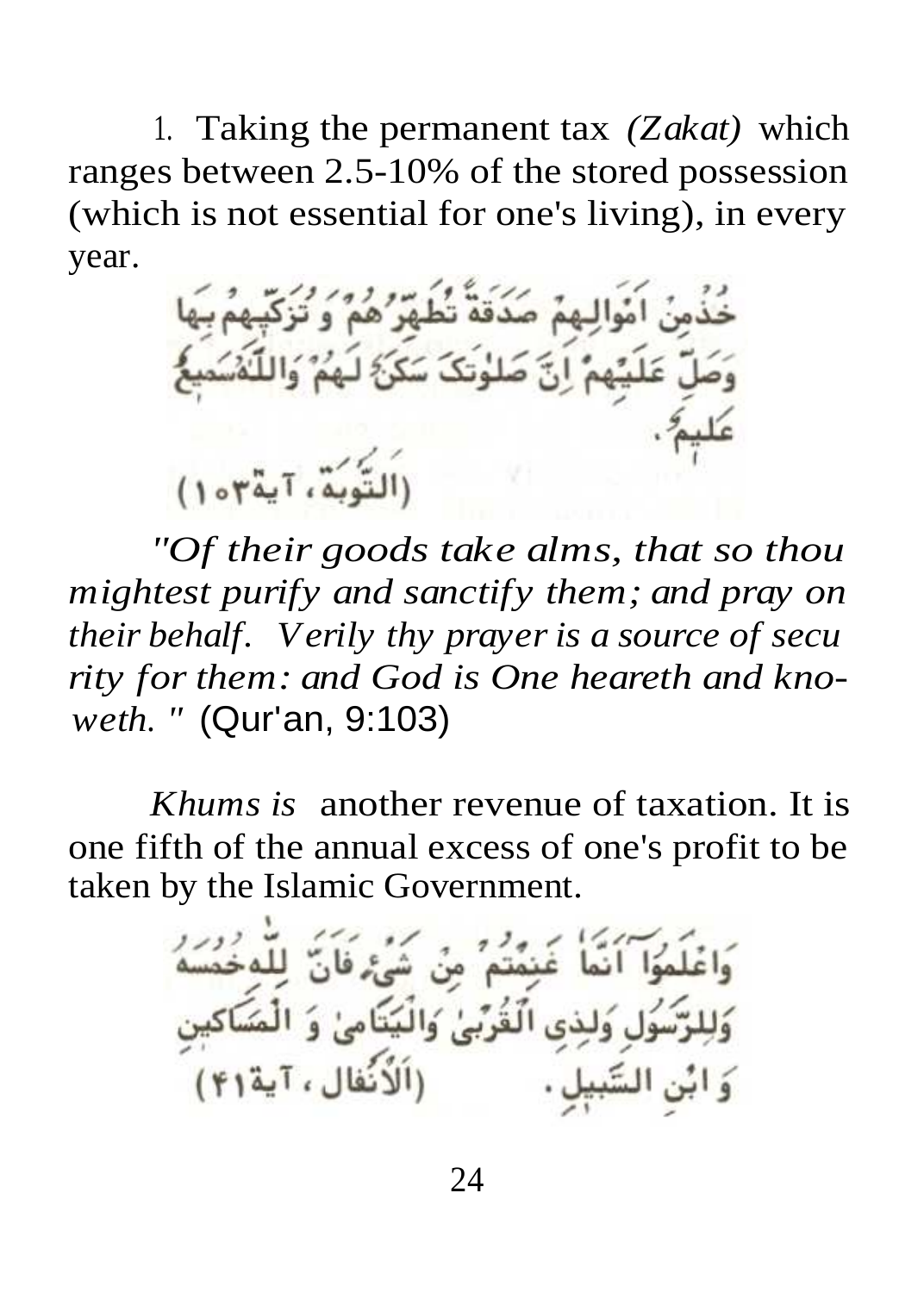*"And know that out of all the booty that ye may acquire (in war) a fifth share is assigned to God, and the Apostle, and to near relatives, or phans, the needy, and the wayfarer. "* (Qur'an, 8:41)

2. To prevent capital interest or usury.

نُذينَ يَأْكُلُونَ الرِّبوٰا لاٰ يَقُومُونَ اِلاَّ كَمَا يَقَنُومُ يَتَخَبَّطَهُ الشَّيْطَانَ مِنَ الْمَسّ ذٰلِكَ بِأَنَّهُ قَالُوا إِنَّمَا الْبَيْعُ مِثْلُ الرِّبوْا وَ أَحَلَّ اللَّهُ الْبَيْعَ الرَّبُوٰا فَمَنْ جَآءَهُ 'مَوْعِظَهْ مِسْ َرَبِّـهِ لِّي فَلَهُ ٰ مَا سَلَفَ وَاَمُّرْهُ ٰ اِلِّيَ اللَّهِ ۚ وَ مَنَّ عَادَ ۖ فَاوُلَئِكَ اَصُحَابُ النَّارِ هُمْ فِيهَا خَالِدُونَ (اَلْبَقَرَهُ، آية ٢٧٥)

*"Those who devour usury will not stand except as stands one whom the Evil One by his touch has driven to madness. That is because they say: "Trade is like usury, "but God hath permitted trade and forbidden usury. Those who after rece-*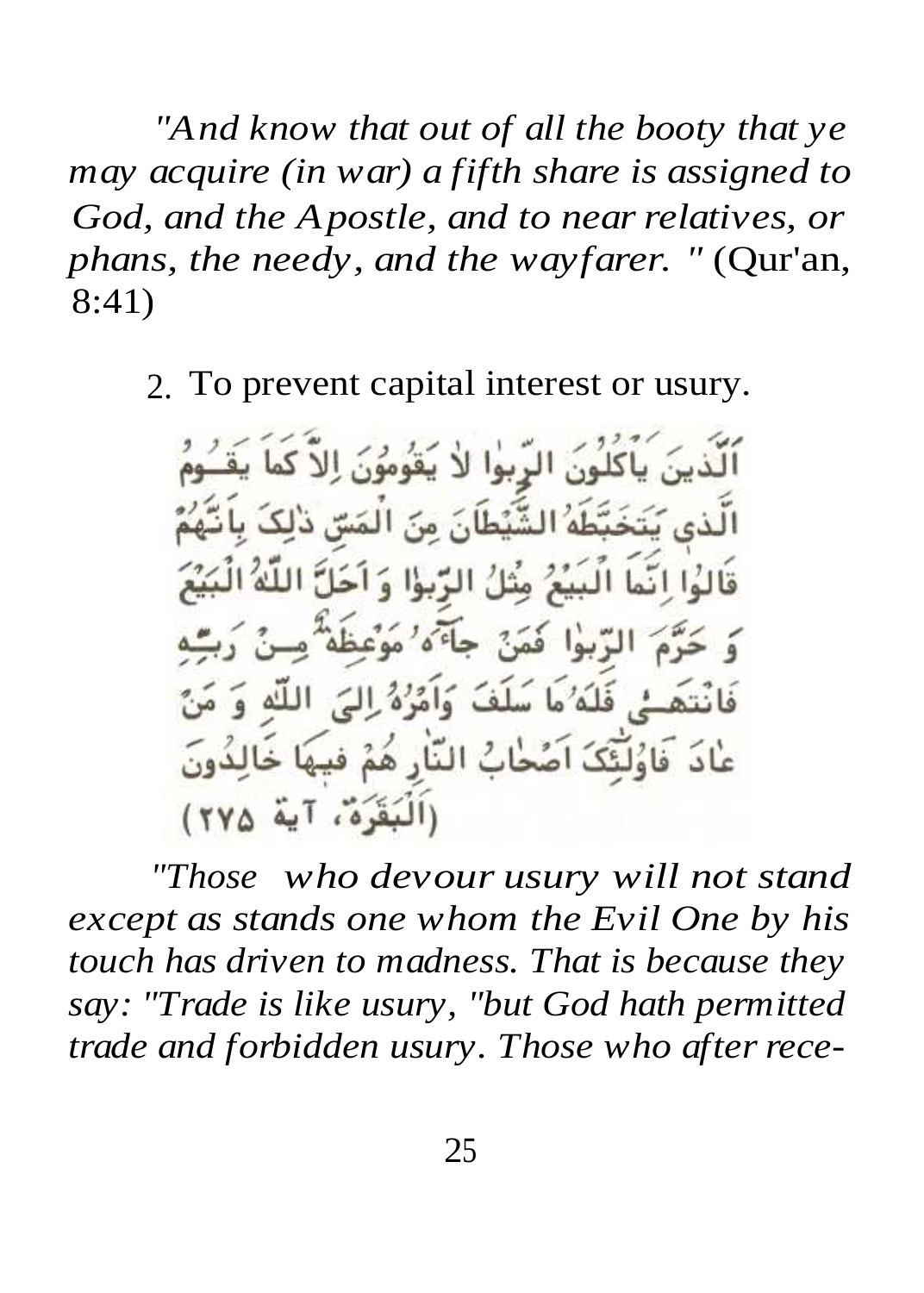*iving direction from their Lord, shall be pardoned for the past; their case is for God (to judge): but those who repeat (the offence) are companions of the Fire: they will abide therein (for ever). "* ( Qur'an, 2:275)

اللّهُ و ذر كنتم مؤمنت. فَأَذَنُوا بِحُرِّبٍ مِنَ اللَّهِ وَ رَسُولِهِ وَارْ أَمْوَالِكُمُ لاَ تَظْلَمُونَ وَلاَ تُظْلَمُونَ . (اَلۡبُعۡرُهُ، آیةٌ ۲۷۸، ۲۷۹)

*"O ye who believe fear God, and give up what remains of your demand for usury, if ye are indeed believers. If ye do it not, take notice of war from God and His Apostle: but if ye turn back, ye shall have your Capital sums: deal not unjustly, and ye shall not be dealt with unjustly. "* ( Qur'an, 2:278-9)

3. Seizing lands and national resources which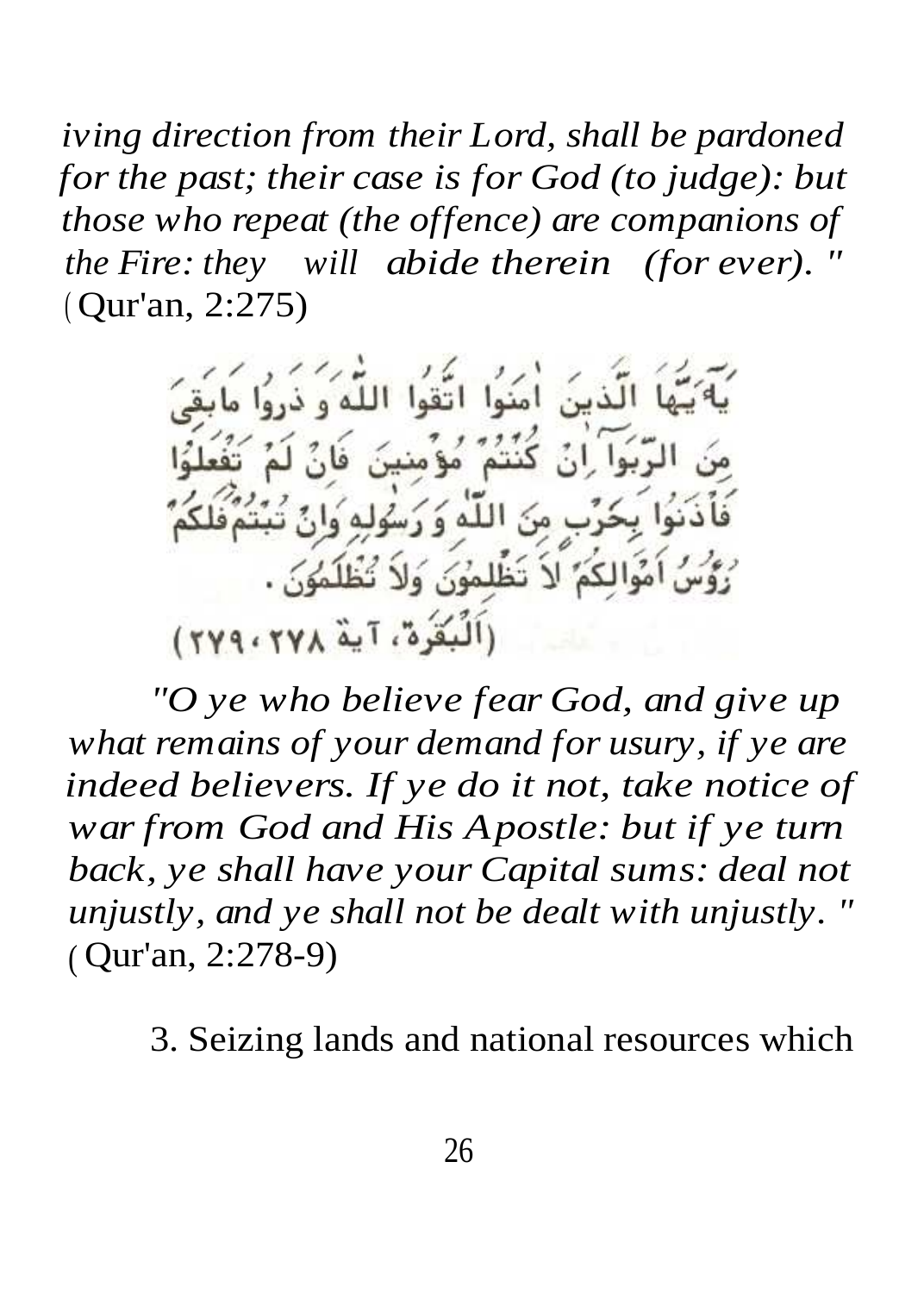are not under exploitation by their owners. There is a well-known Islamic rule in this respect: "Land is for whoever cultivates it."1

4. Preventing accumulation and storage of money which is not utilised in the national production.

زُونَ الذَّهْبَ وَالْغَذّ ل اللَّهِ فَبَشَّرٌ هُمُ بِعَذَاب التوبة، آية٢٣)

*"And there are those who bury gold and silver and spend it not in the way of God: announce unto them a most grievous penalty.*"2 (Qur'in, 9:34)

5. Protecting the hereditary laws which help

- I.See "Eqtesaduna" Page 425 onwards, by Sayed Muhammad Baqir AI-Sadr.
- 2. Ibid p.579 onwards.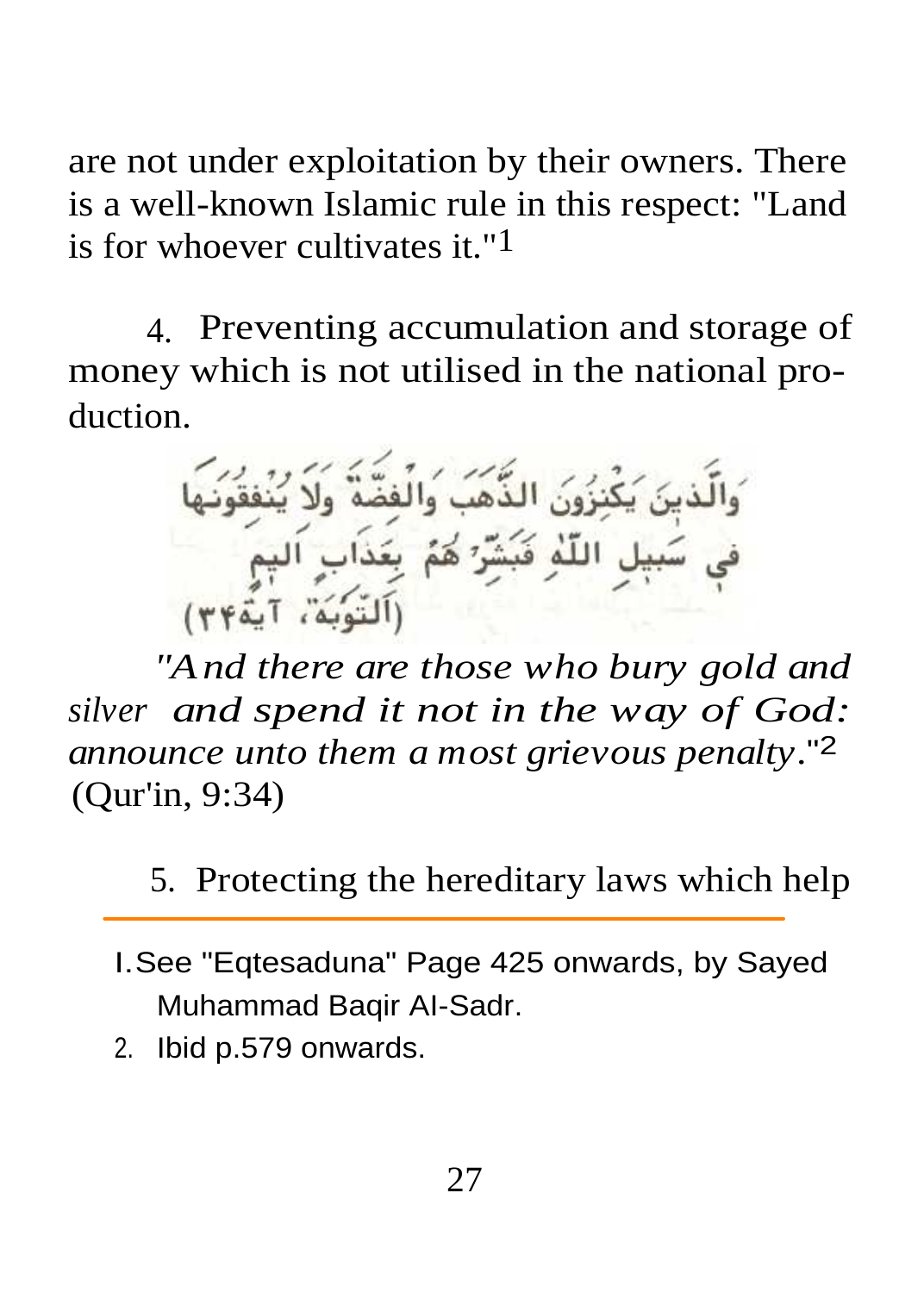in distributing the person's wealth among his relatives, which is a big action against capital inflation.

 $5.41$  $16$  $\frac{2}{4}$  $\mathcal{L}$  $S<sub>3</sub>$ ن س ممّا منهما  $25.28$  $231$  $\mathcal{L}^2$  $\leq$ ίĩ 刘  $\mathsf{K}$  $\cdot$  . Le ُ; منْ كَعْد ۵Ä  $\mathfrak{t}_{\infty}$ ప ÏŚ مما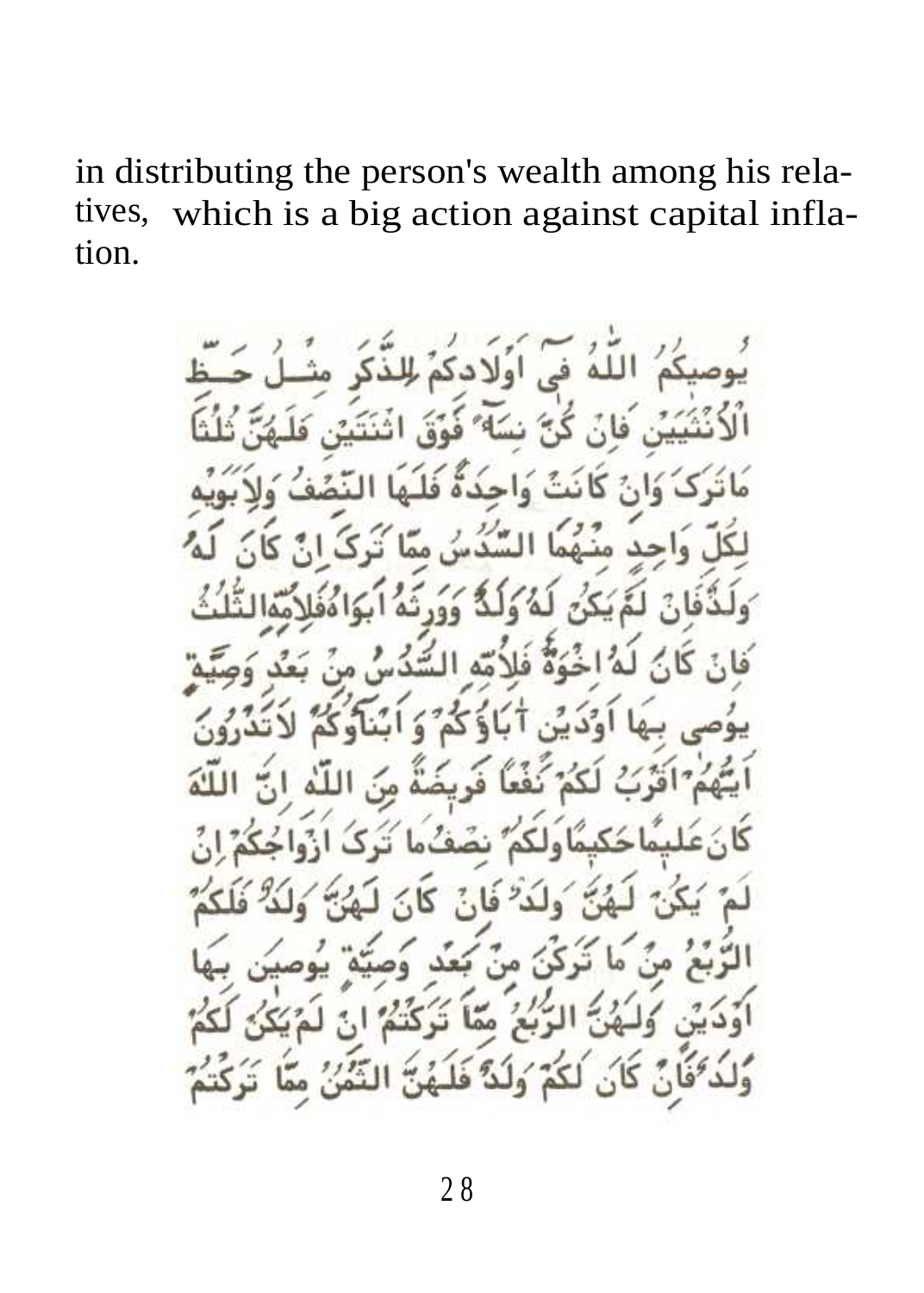بُعْدِ ۚ وَصَيِّمٌ ۖ تُوصُونَ ۖ بِيَهَا ا و د د رَجُلُ يُوَرَثُ كَلَالَةً أَوِ امْرَأَةً وَلَهُ اخْ أَوَّاخُتٌ السُّدُسُ فَانۡ كَأَ 145 الثَّلُث (النساء آية

*"Allah enjoins you concerning your children: the male shall have the equal of the portion of two females; then if they are more than two females, they shall have two-thirds of what the deceased has left, and if there is one, she shall have the half; and as for his parents, each of them shall have the sixth of what he has left if he has a child, but if he has no child and (only) his two parents inherit him, then his mother shall have the third; but if he has brothers, then his mother shall have the sixth after (the payment oft a bequest he may have beque-*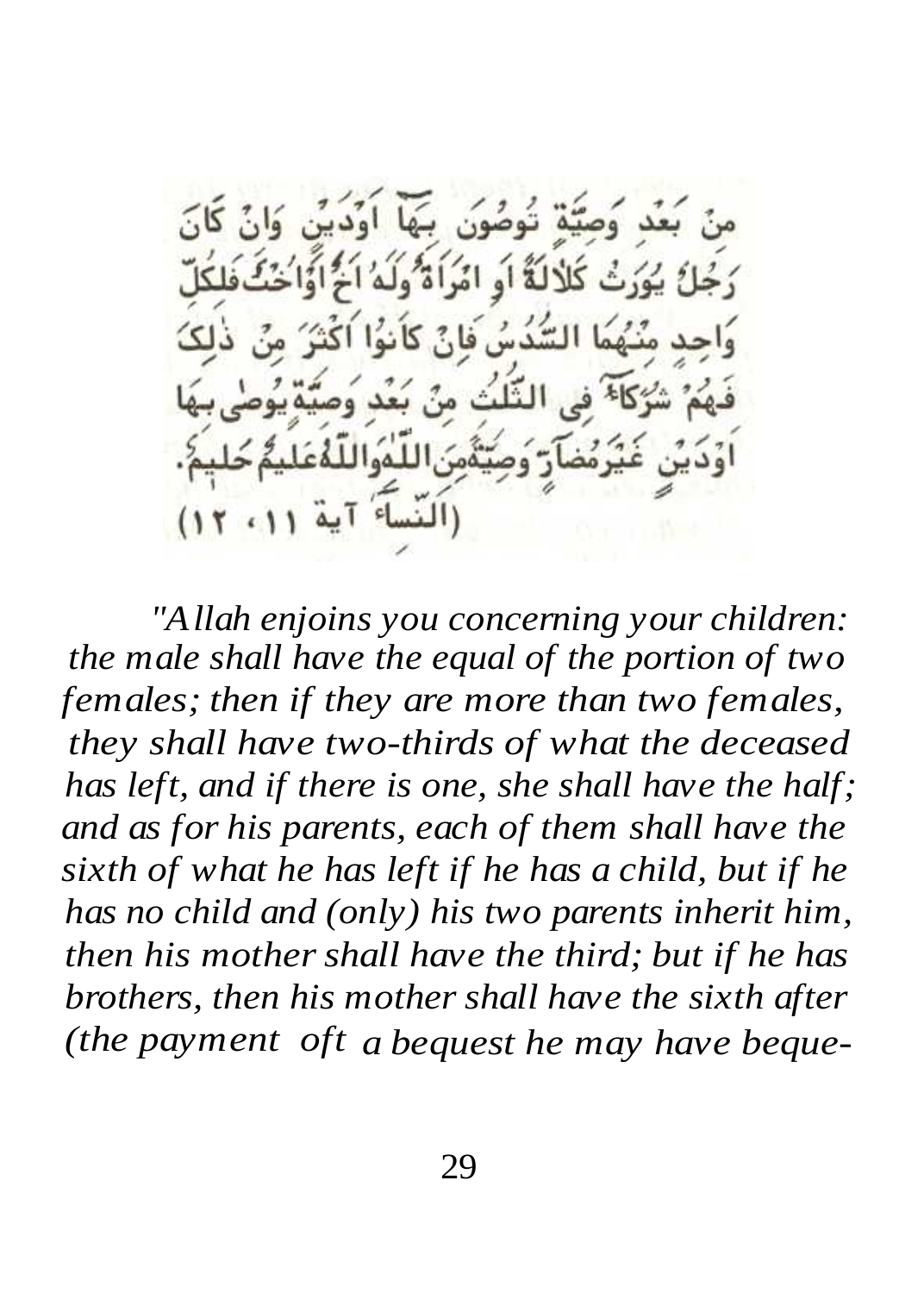*thed or a debt; your parents and your children you know not which of them is the nearer to you in usefulness; this is an ordinance from Allah: Surely Allah is Knowing, Wise.*

*"And you shall have half of what your wives leave if they have no child, but if they have a child, then you shall have a fourth of what they leave after (payment of) any bequest they may have bequeathed or a debt; and they shall have the fourth of what you leave if you have no child, but if you have a child then they shall have the eighth of what you leave after (payment of) a bequest you may have bequeathed or a debt; and if a man or a woman leaves property to be inherited by neither parents nor offspring, and he (or she) has a brother or a sister, then each of them two shall have the sixth, but if they are more than that, they shall be sharers in the third after (payment of) any bequest that may have been bequeathed or a debt that does not harm (others); this is an ordinance from Allah: and Allah is Knowing, Forbearing":* (Qur'an, 4:11-12)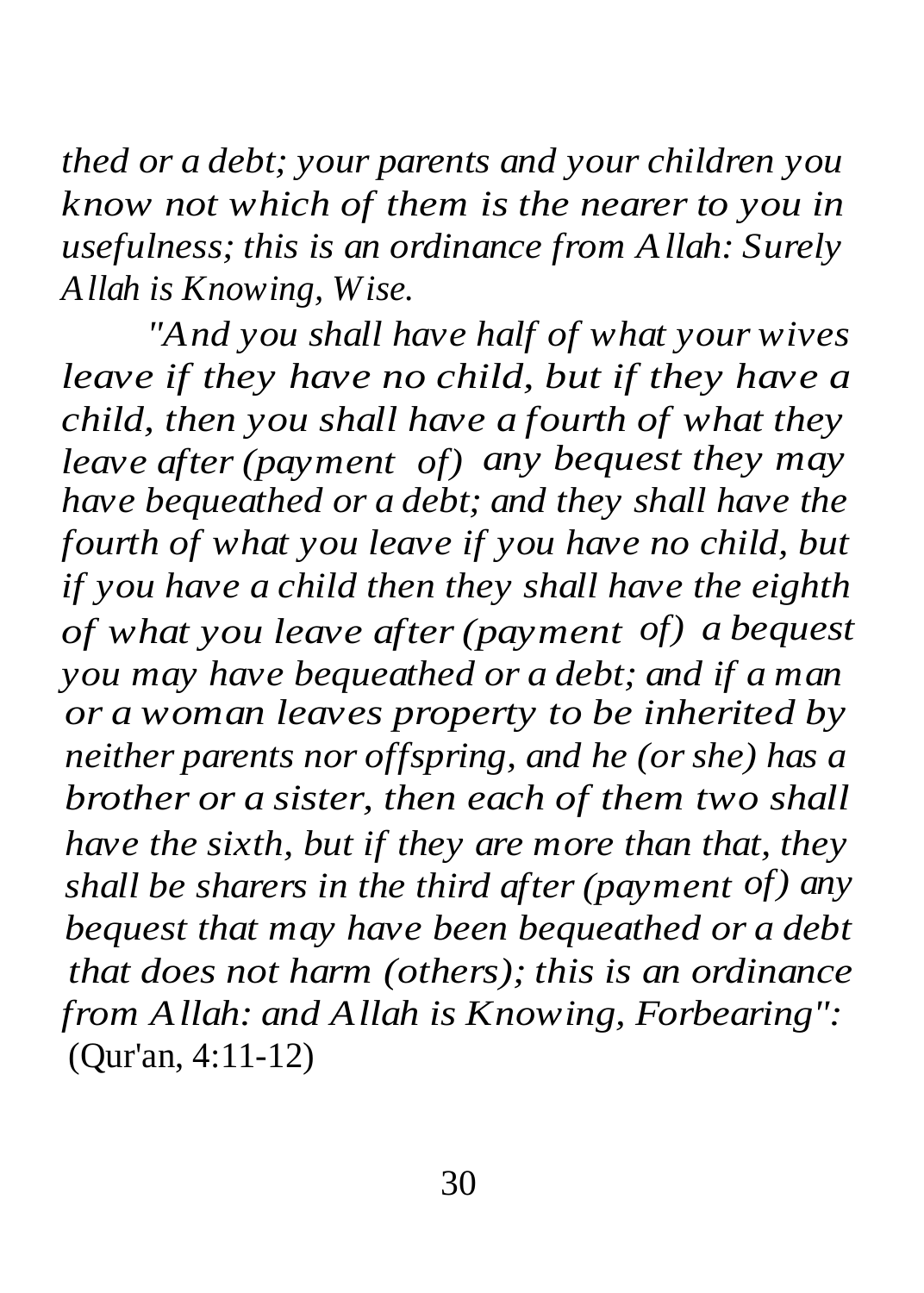6. Preventing wastage of national wealth by luxuries.

ِ وَإِذَا أَرَدُنَا أَنْ نَهْلِكَ قَرَيَةٌ أَمَرُنَا *نُذُ*وفِيهَا فَفَسَقُوا فِيهَا فَجَةٌ عَلَيْهَا الْقَوْلُ فَدُمَّرْنَاهَا تَذْمِيرًا . (الاسراء آية ١۶)

*"And when We intend to destroy a town, We (first) send Our commandment to the people of it who lead easy lives, but they transgress there in; thus the word proves true against it, so We destroy it with utter destruction."* (Qur'an, 17:16)

> ءَات ذَا الْقُرَّبْ حَقَّهُ وَ الْمِسْكِينَ وَ ابْنُ السَّبِيل وَلاَ تُبَدِّرُ تَبْدَيُّوا انَّ الْمُبَدِّرِينَ كَأَنُوا اِخُوانَ الشَّياطين وَكَانَ الشَّيْطَانُ لِرَبَّهُ كَفُوَرًا .

*"And give to the near of kin his due and to the needy and the wayfarer, and squander not (thy wealth) wastefully. Verily the squanderers are the brethren of the satans*; *and Satan is ever an*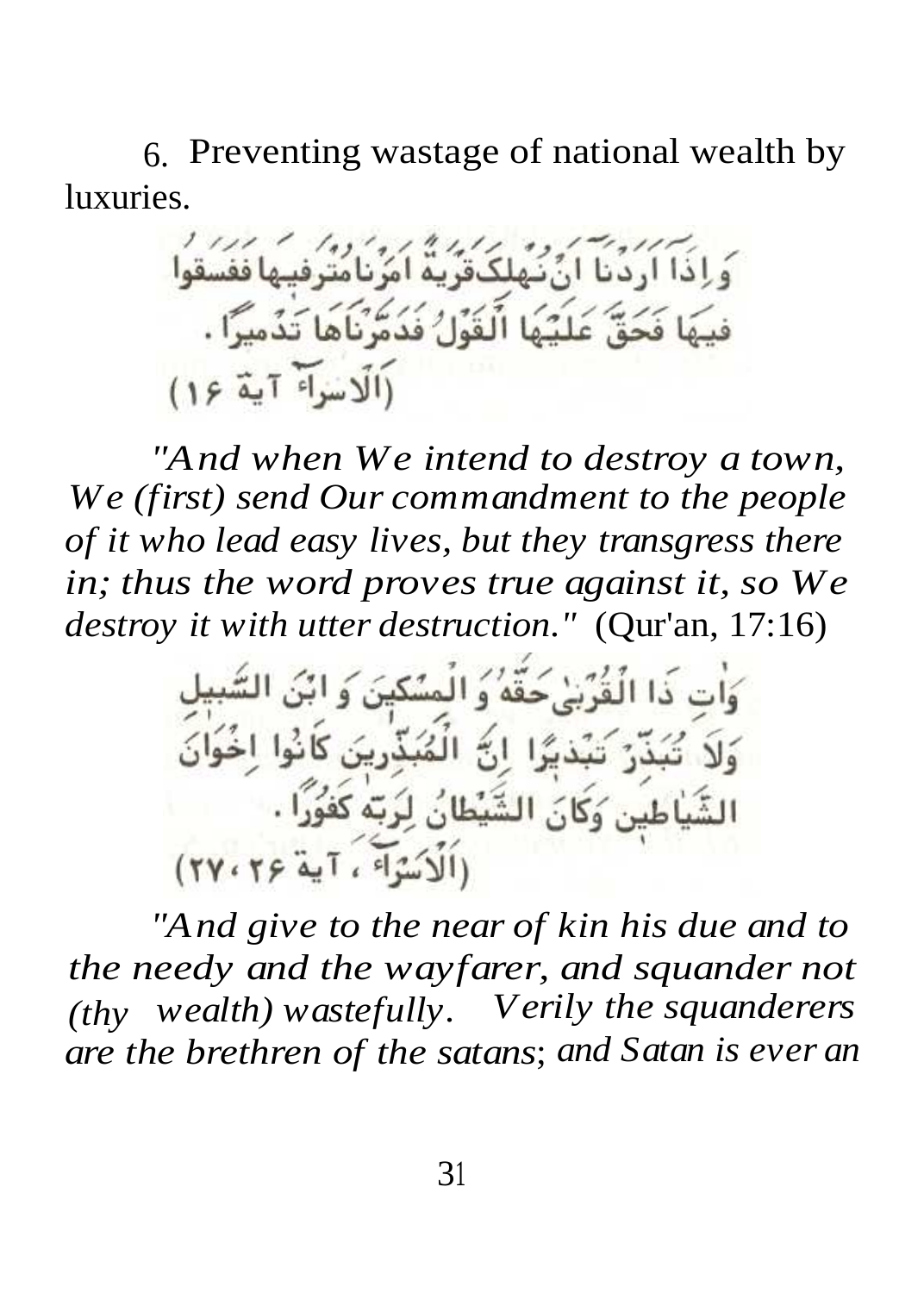*ingrate to his Lord."* ( Qur'an, 17:26-27)

7. Administering and utilising the national production by using the collective possession field.

etc. 8. To prevent gambling, cheating, monoply,

ي<sup>ح</sup>يبَّها الَّذينَ اٰمَنُوا اِنَّمَا الْخَمْرُ وَ الْمَ<del>سِرِ رُّ</del><br>وَالَانَصَابُ وَالْاَ رُلَامُ رِجَسُّ مِنْ عَمَلِ الشَّيْطَاَنِ<br>فَاجۡتَنِبُوۡهُ لَعَلَّكُمۡ ۡتُفۡلِحُوۡنَ .<br>وَالۡمَائِدَۃُ آیة ٩٥)

*"O ye who believe! Intoxicants and gambling (dedication* of) *stones, and arrows, are an abomination, of Satan's handiwork: eschew such (abomination), that ye may prosper.*"(Qur'an, 5:90)

The Prophet (p.b.u.h.a.h.f.) said: "No one indulges in monoply but a sinful."

Imam `Ali (peace be on him) wrote in his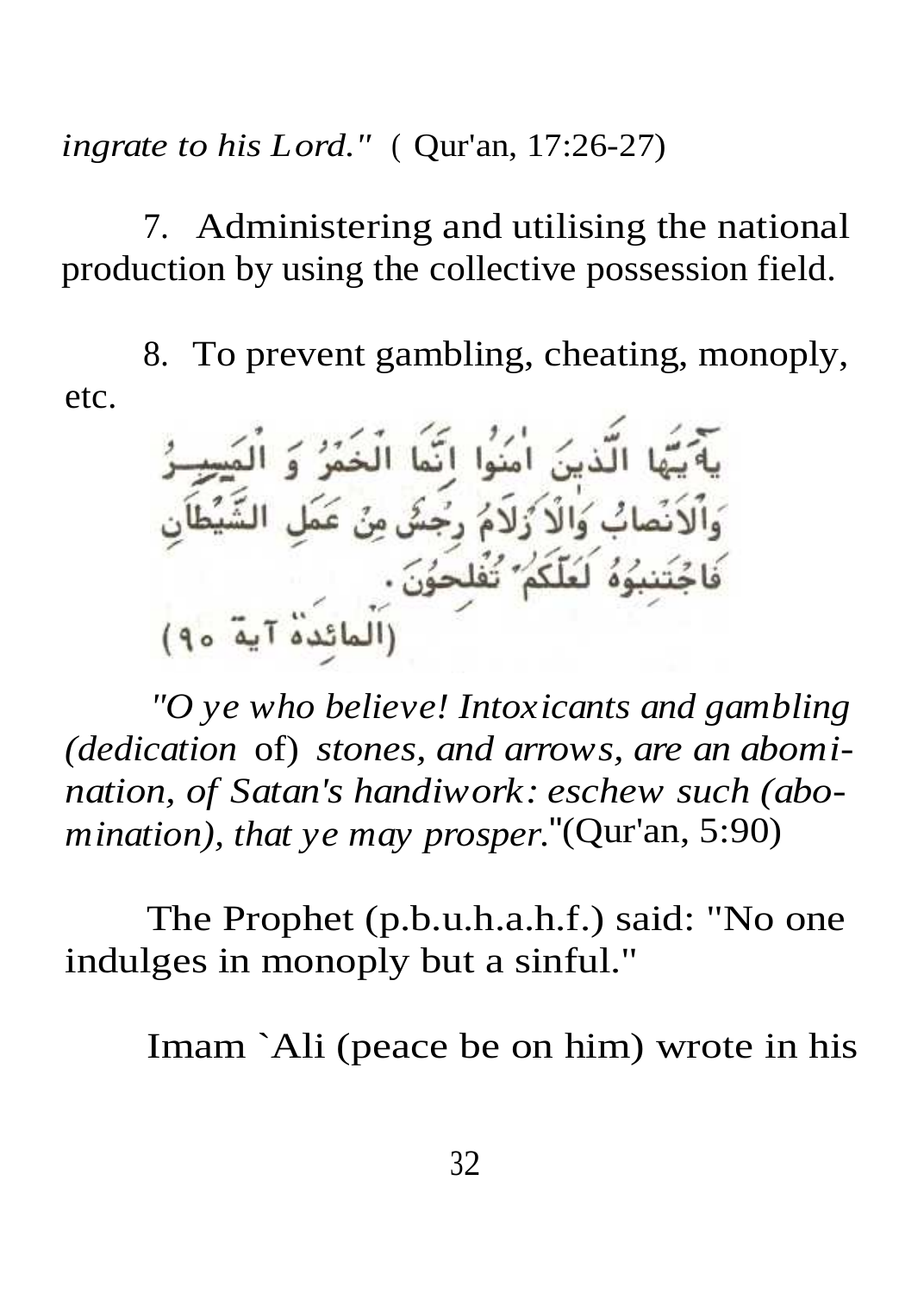letter to Malik al-Ashtar (governor of Egypt at the time): "Prohibit monoply for the Messenger of God had forbidden it. Therefore, if anyone who indulges in monoply after being warned, should be punished and penalised with no excess."

The Prophet (p.b.u.h.a.h.f.) said: "He who cheats us is not one of us."

(ii) There is a special right for the Islamic Government to nationalise or seize part of the possessions of affluent people. This right is practised during national crisis such as wars, etc.

In Imam `Ali's letter to Malik al-Ashtar, were orders which fixed prices. He wrote: "Let selling be with just balances, and prices should cause no unjustice for the seller or the buyer." Tirmidhi narrated, his source was, Rafi` bin Khadij, that a letter read: (The Messenger of God has forbidden us from something which was useful to us; when one of us had a piece of land we used to rent it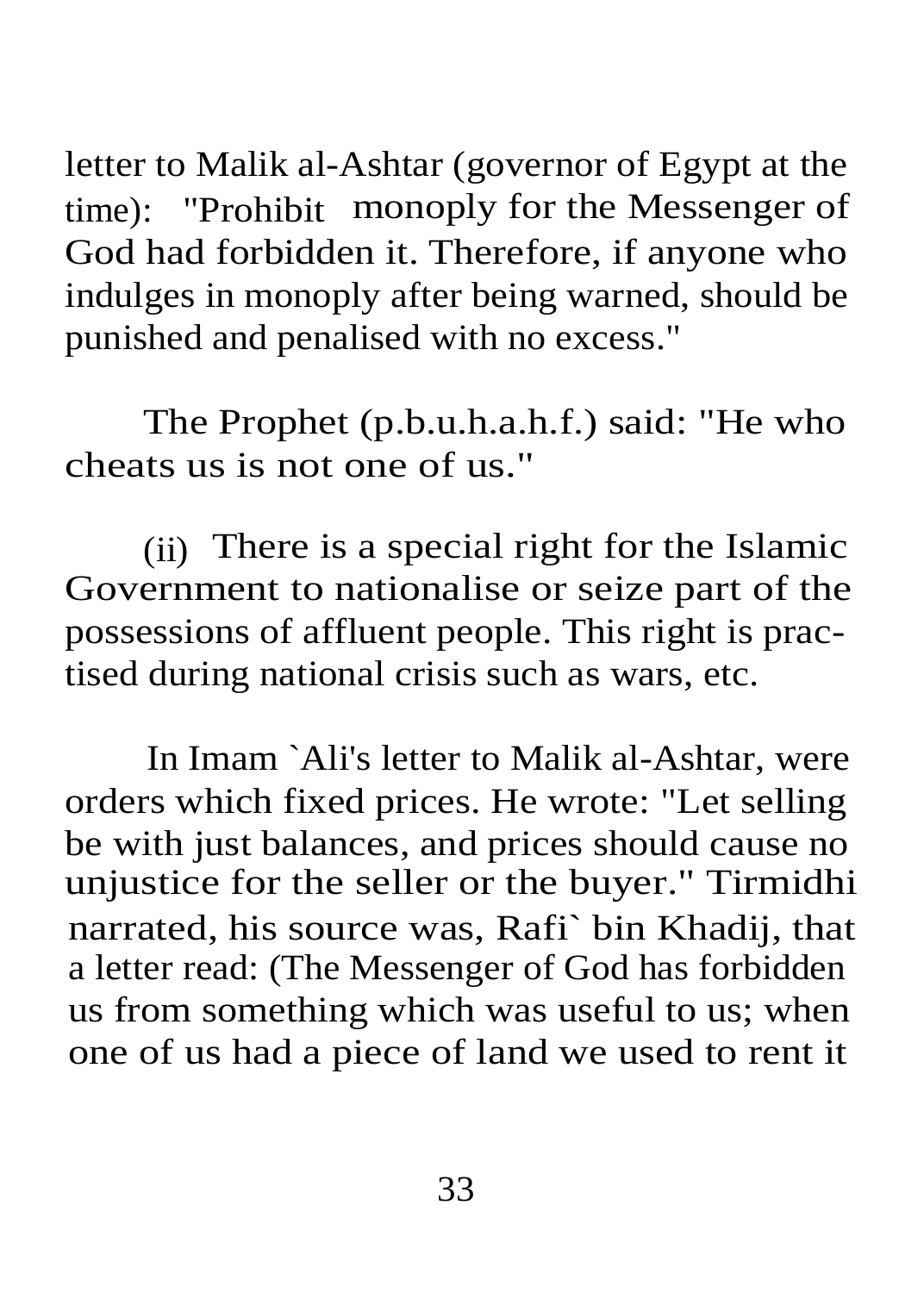for some of its products or money. The Prophet (p.b.u.h.a.h.f.) said: "If any of you has a land, let him offer it to his brother (in Islam) or he should cultivate it").

Ibn Taymiyyah wrote in his book *al-Hisbah'* ; "The head of State has the right to force people to sell what they possess, in return of its equivalence at the time, when people are in desperate need of it. When somebody has food which he does not need, while people are starving, he should be forced to sell in return of its equivalent price, and for this reason jurists said: `Those who are in need of food which is possessed by others, can obtain the food without consent of their owners provided the equivalent value is paid. In the case of demanding a higher price than the normal one, their claim does not hold' "

#### 3. SOCIAL JUSTICE:

There are two means for achieving social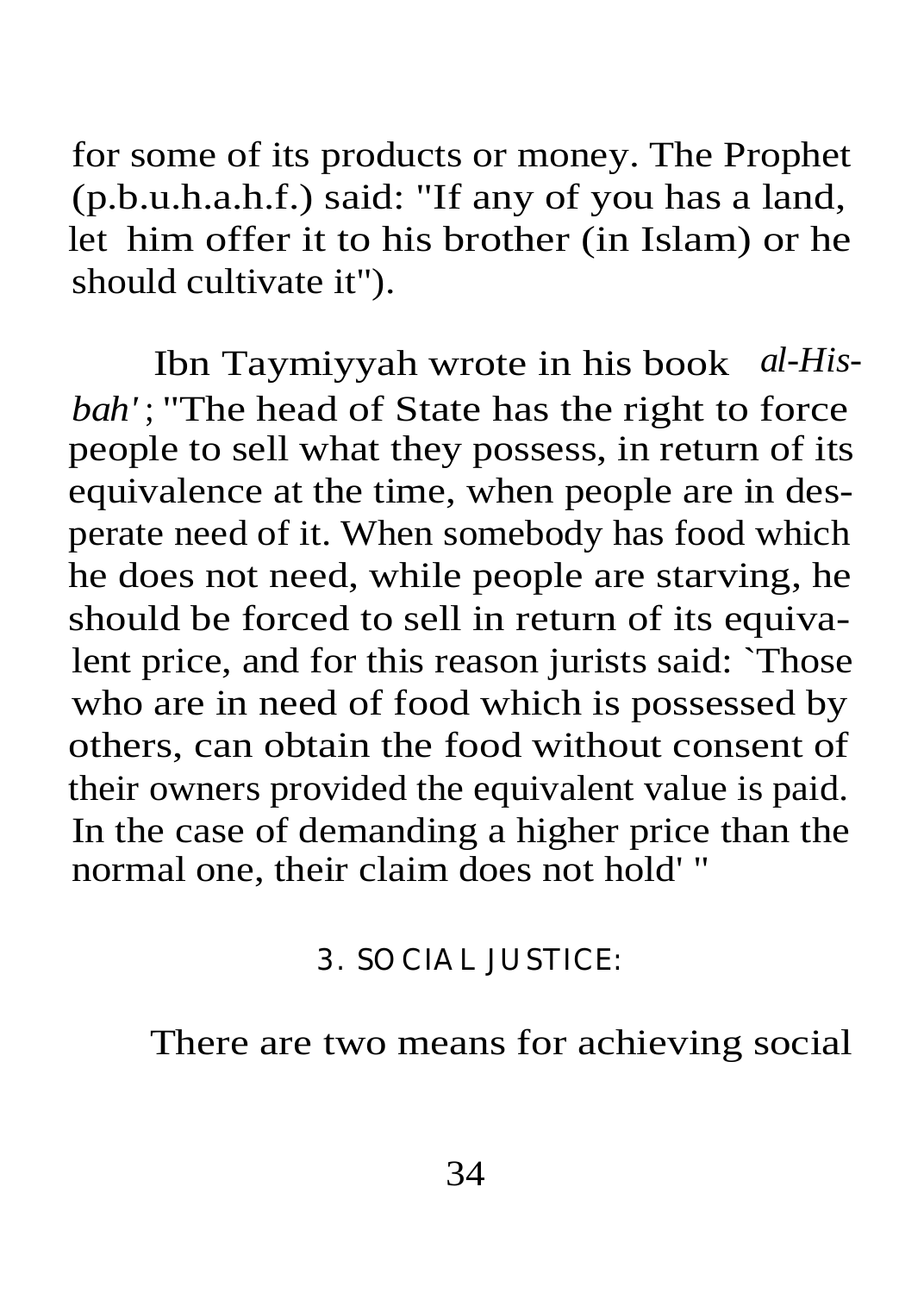justice in Islam:

#### **(a). Islamic Social Insurance:**

This is partly the duty of all Muslims in the Islamic State. For they are responsible for their brothers and sisters in Islam. The Prophet (p.b.u. h.a.h.f.) said: "He who sleeps the night not caring about Muslims welfare is not one of us". He also said: "He is not one of us, who sleeps the night while his neighbour is hungry." It is clear then that if the State's possession is not enough to satisfy the necessary needs of the poor people, it has the right to pass laws on rich people in order to help the poor.

The State's duty is not providing the essential requirements of her citizens only. This is the minimum which should be given, but the State ought to endeavour for higher standard of living, whose degree is decided by the economic progress of the Muslim community.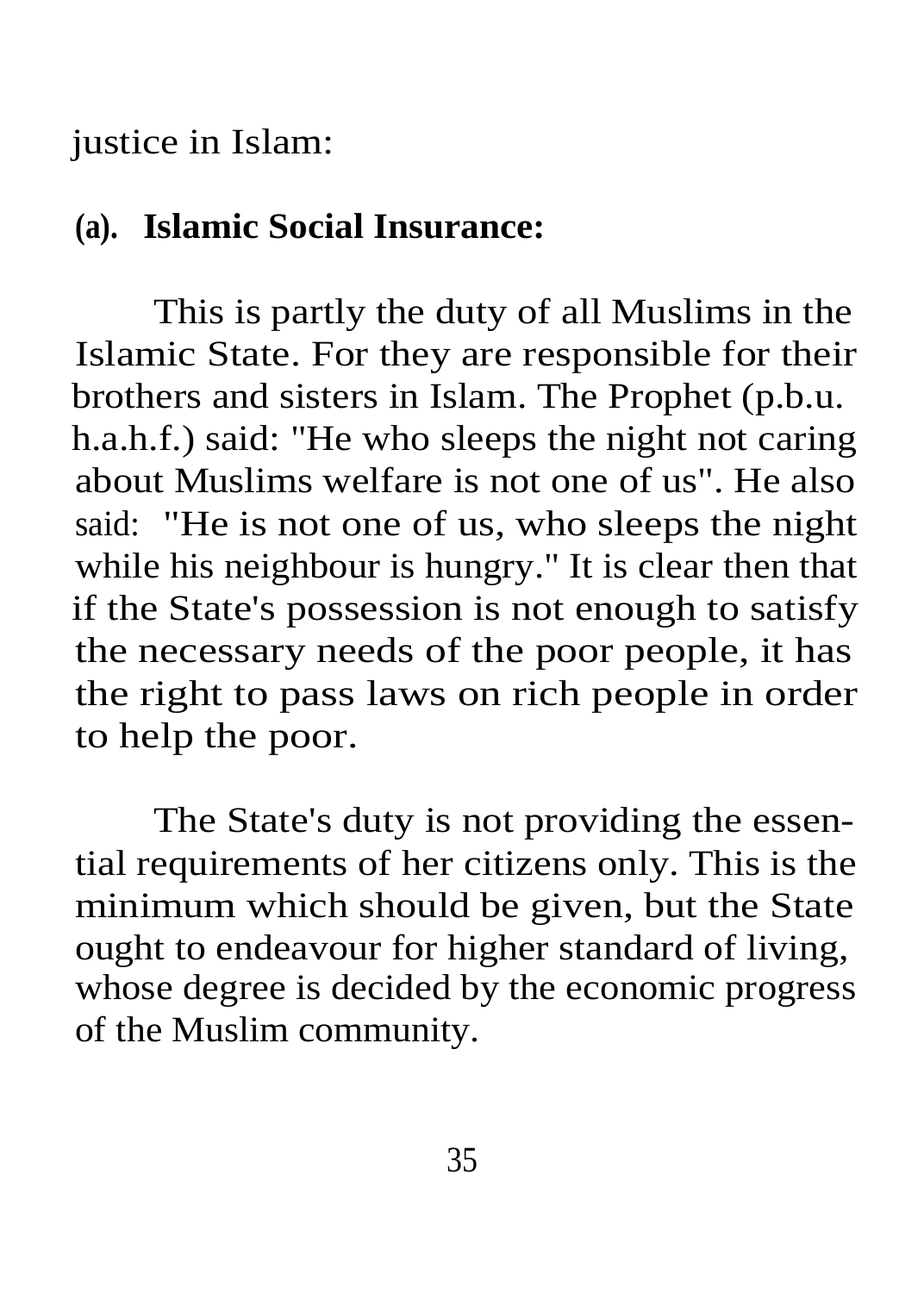Imam Musa ibn Ja'far (al-Kazim) said: "The Muslim governor should distribute the national wealth according to the directions made by God. It should be divided into eight shares, for the poor and the needy. He should distribute it among them so that they will be satisfied during the year without hardship or concealing their need. If something is left it should be returned to the governor, but if it was not enough so that they are not yet content, the Governor ought to supply them from the reserves according to their need till they become satisfied."

# **(b). Islamic Social Balance:**

The Islamic State strives to limit and lessen material differences among Muslims. Although it recognises natural differences among people due to environment, education, and personal gifts, etc. On the other hand, Capitalism approves and contributes to widen the gap between two extreme classes in the society. One class have all the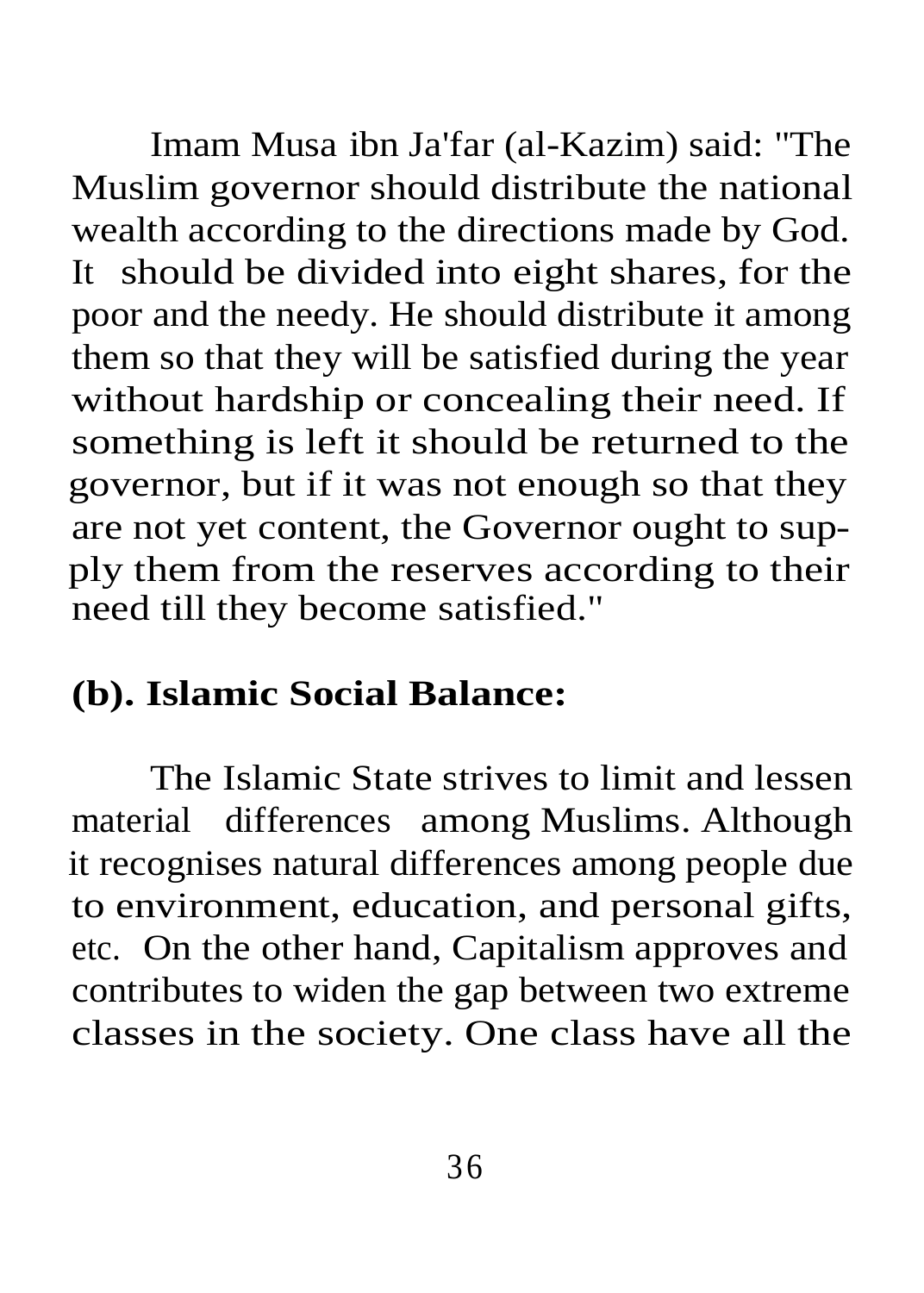wealth, while the other is empty handed.

Socialism denies any natural difference among people and forces its "concept of equality" on the society.

وَ هُوَالَّذي جَعَلَكُمْ خَلاَئِفَ الْارَّضِ وَ رَفَعَ بَعْضَكُمْ فَوَّقَ بَعَنِّي دَرَجَاتٍ لِيُبْلُوَكُمْ فِي مَا الْيَكُمْ إِنَّ ر<br>رَبِعُ الْعِقَابِ ُوَاِنَّهُ لَغَفُوُرُ رَحِيمٌ . (الانُعام، آية ١۶۵)

*"And it is He who made you (His) vicegerent in the earth and raised some of you above others in grades, that He may try you in what He gave you; Verily your Lord is quick in the requital (of evil) and He is most surely the Forgiving, the Merciful".* ( Qur'an, 6:165)

two: The ways of conceiving social balance are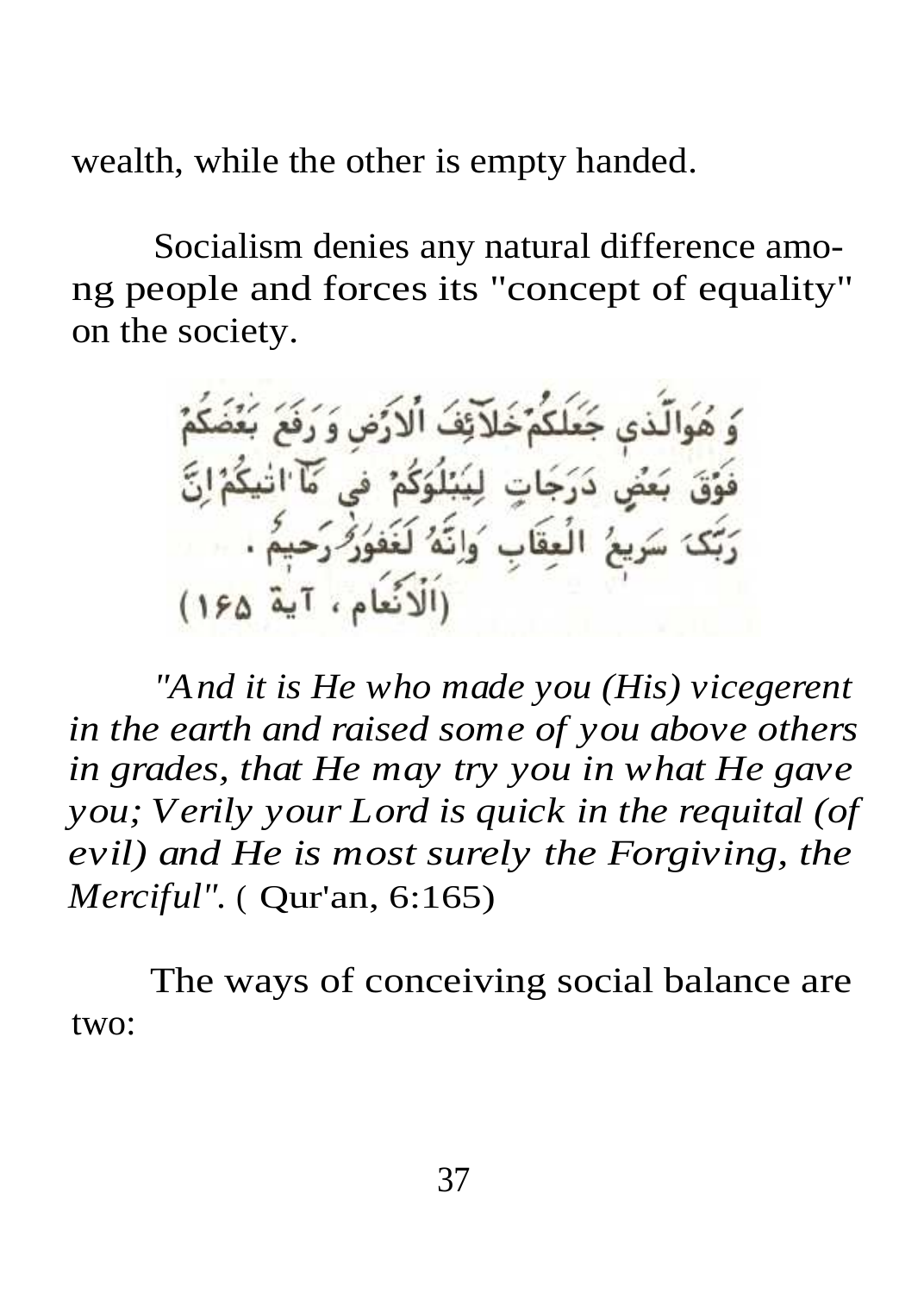(1) The Islamic State provides equal opportunities for all members of the society to work, develop and utilise their powers.

(2) The Islamic State endeavours to lift up the standard of the poor, on one hand, while it closes the revenues and causes of capital inflation, on the other. This action would limit and gradually converge the gap between the poor and rich people, which prevent any class-consciousness. There are many examples by which the Islamic State secures social balance in the society. It has been already mentioned that a large sum of the national economy is taken under collective and State ownership.

#### **ECONOMIC PROBLEMS**

It is considered by Capitalism, that the cause of economic problems is the scarcity of natural resources. As time goes by, claims Capitalism, "man's needs will increase, and since the natural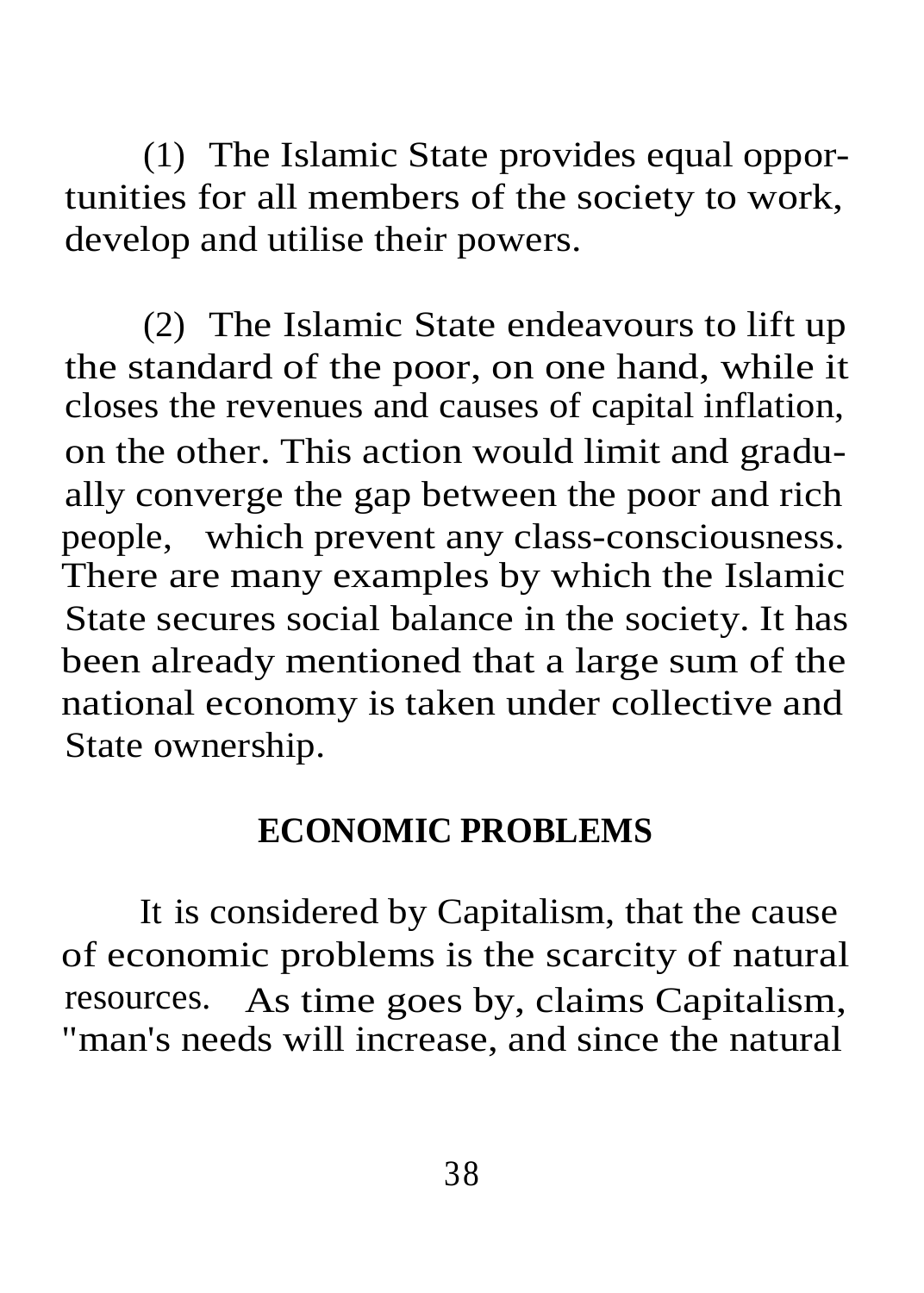resources are limited; then it is clear tliat nature will be unable to supply mankind with his needs".

Socialism has a different view. It claims that the economic problems arise from the theft which the Capitalists make out of the workers' efforts. Work, Socialism claims, creates the value of goods, therefore, the goods must be possessed by the workers. Profits are taken by Capitalists, that is a contradiction which has lead to the economic problem. Islam differs from both by considering the reason of the economic problems to be man himself. This attitude is given by the Qur'anic verse.

.<br>سَخِّرٍ لَٰكُمُ الشَّمْسُ وَالْقَمَرُ دآئَبِيَّنَ وَسَخِّرٍ الَّيْلَ وَالنَّهَارَ وَاتَّيْكُمْ مِنْ كُلِّ مَا سَأَلْتَمُوهُ وَا تَعُدّواْ نِعْمَتَاللّهِ لَا تُحْصُوهَا إِنَّ ٱلْإِنْسَانَ لَظَلَوُمَ كَفَآرٍ ? (إِبْرَاهِيمِ ، آيةٌ ٣٣ ، ٣٣)

*"And He has made subject to you the sun and*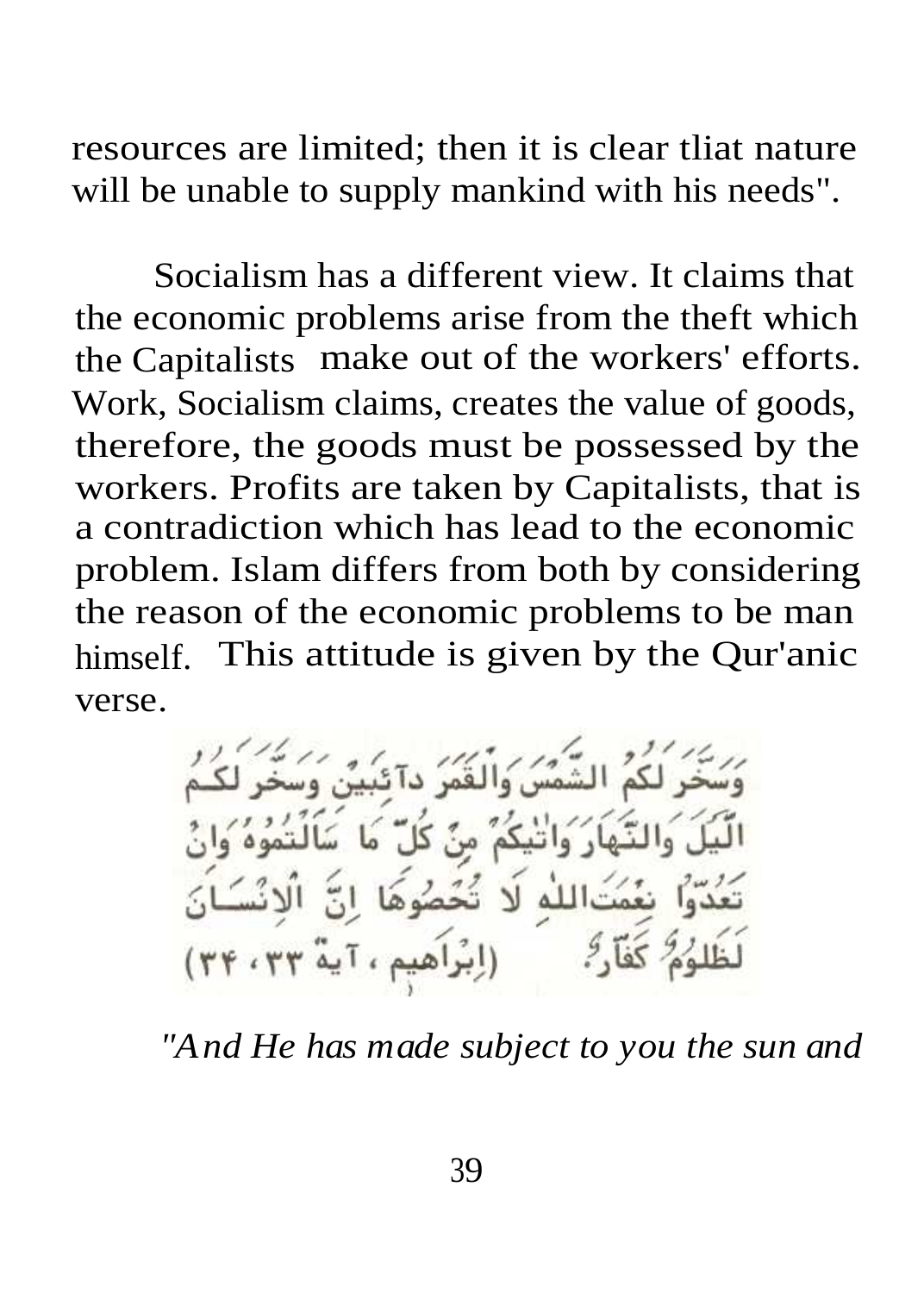*the moon, both diligently pursuing their courses, and the Night and the Day has He (also) made subject to you. And He gives you of all that you ask for; and if you count the favours of God, you will not be able to number them; Verily man is very unjust, very ungrateful".* (Qur'an, 14:33-34)

Hence we can conclude the following:

1. There exists, sometimes, unjust people who do not comply with the principles of social justice which creates differences between classes.

2. Man is liable to be (kafir) for it seems that man always tend to try the easy path. It is man who does not work to utilise the natural resources. Islam considers that the root of the problem are in man, if man is cured, then there is no more problems.

Now we should discuss the Capital interest, and its bearings on the society. Capitalism views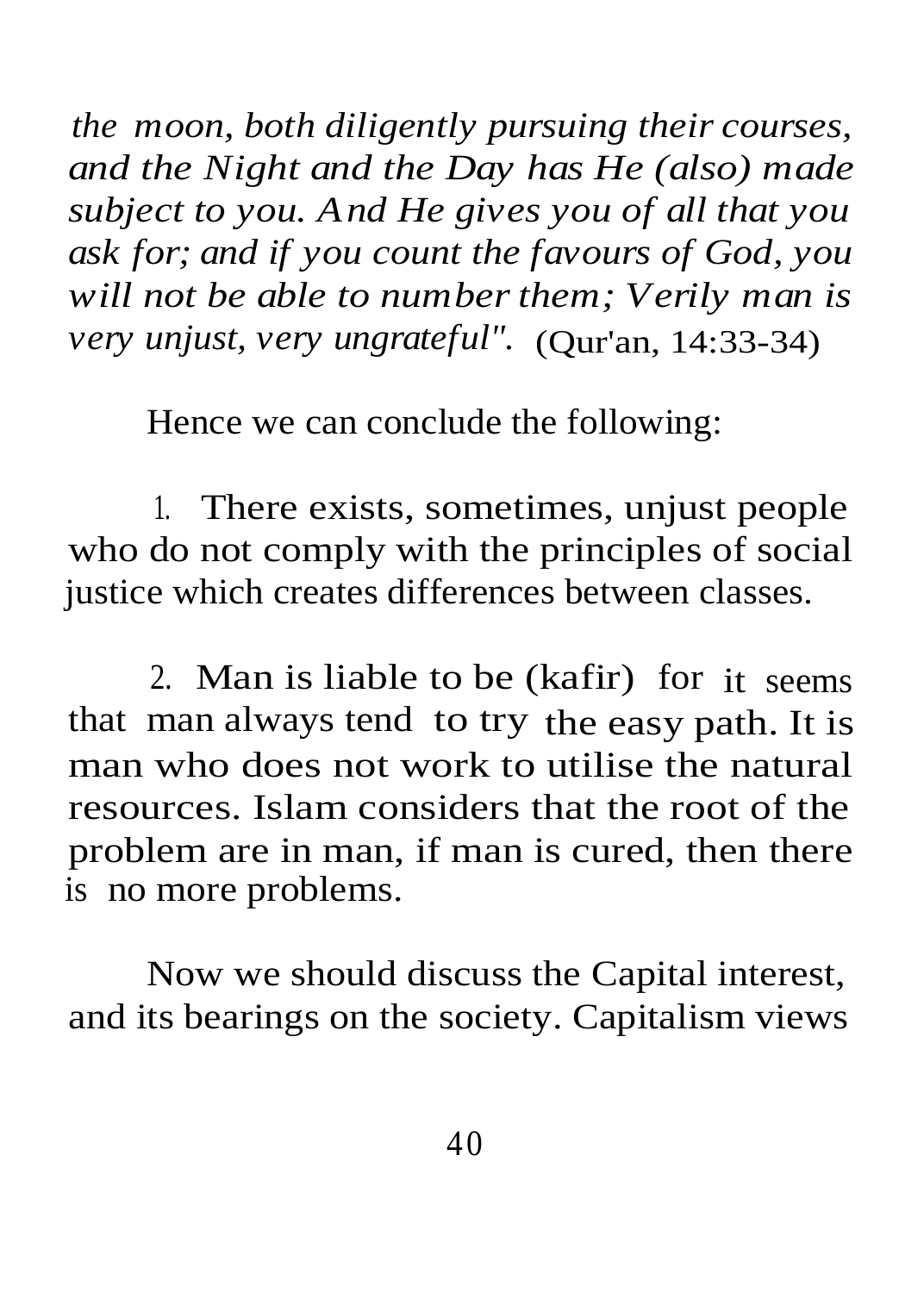profits of production as to be shared by all the contributing factors of production (that is natural resources, Capital, management, labour and machines), in the form of (rents, interests, wages, etc.). They are all governed by the laws of supply and demand.

Socialism forwards the following rule:

"From each according to his ability, to each according to his effort."

Socialism believes that work creates the value of goods, and hence workers must possess their work.

In Islam, the following rule is applied: "Work is the excuse for possession, but it does not alone create the value of goods."

#### **Means of Possession in Islam:**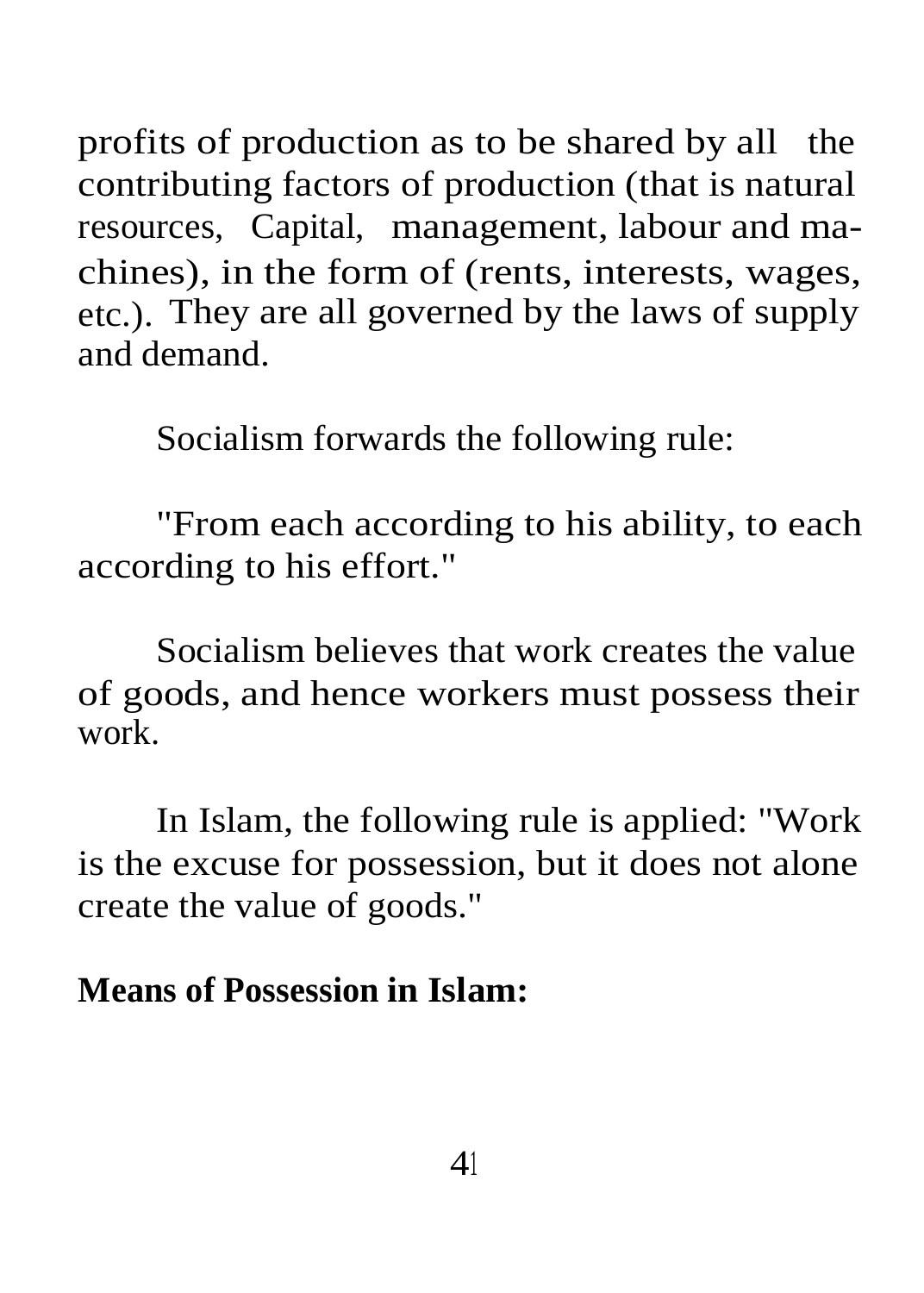1. The basic concept that possession cannot be achieved without work.

2. Work is not the only contributor to the value of goods, because goods have an intrinsic value. Hence the phenomena of persistence of possession appears. Workers are to own their work. For instance, mines should be owned by the workers, and not by the Capitalists. Natural resources are not possessed by any person. But anyone who provides the raw materials is considered as the owner of it after production, according to the second half of the rule (that is the phenomena of persistence of possession). This point is very important in distinguishing the Islamic Economic system from Capitalism and Communism.

# **A final note:**

The Economic System in Islam is part of a complete set of codes for the whole life. With this view kept in mind always, we should examine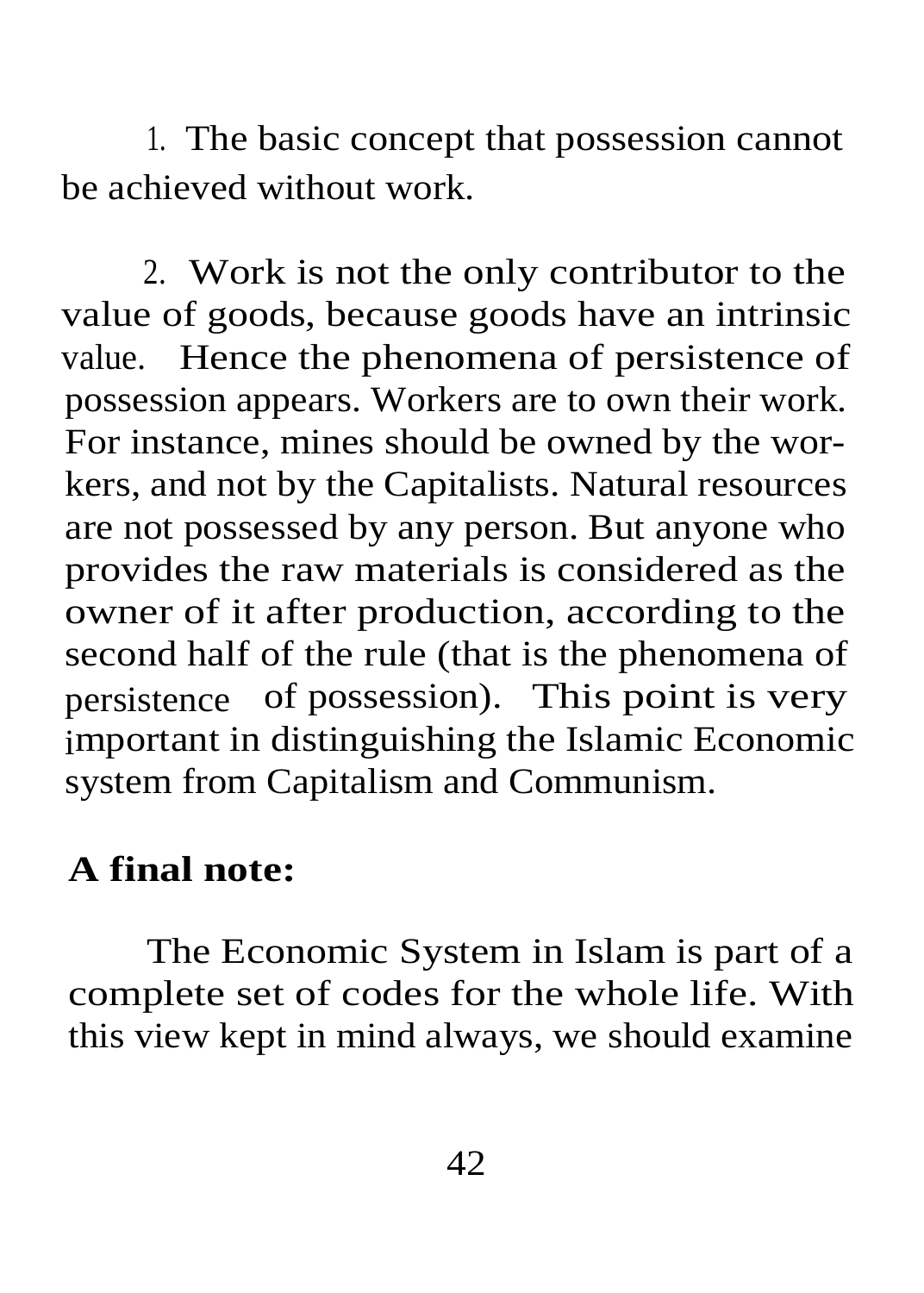and analysis. It is not possible to isolate the Economic system from other parts of Islam because they are interconnected. For example, (Zakat) is viewed as purifying act, beside its economic value and importance. It is the spiritual attitude which the Muslim reflects in life and the great care for morality.

Islam does not believe in radical changes of the relations of production as a result of changes in the nature of production, as Socialism claims. Islam starts from man and not from production. The needs of man are of two kinds, one is basic, while the other is changing with time. There must be a permanent set of standards to ensure the satisfaction of the first kind of needs. Also there must be a changing set of standards which adapts the progress in the means of production.

Islam has a very important advantage which other principles do not have. Islam binds man to God. It makes him think of God's satisfaction,